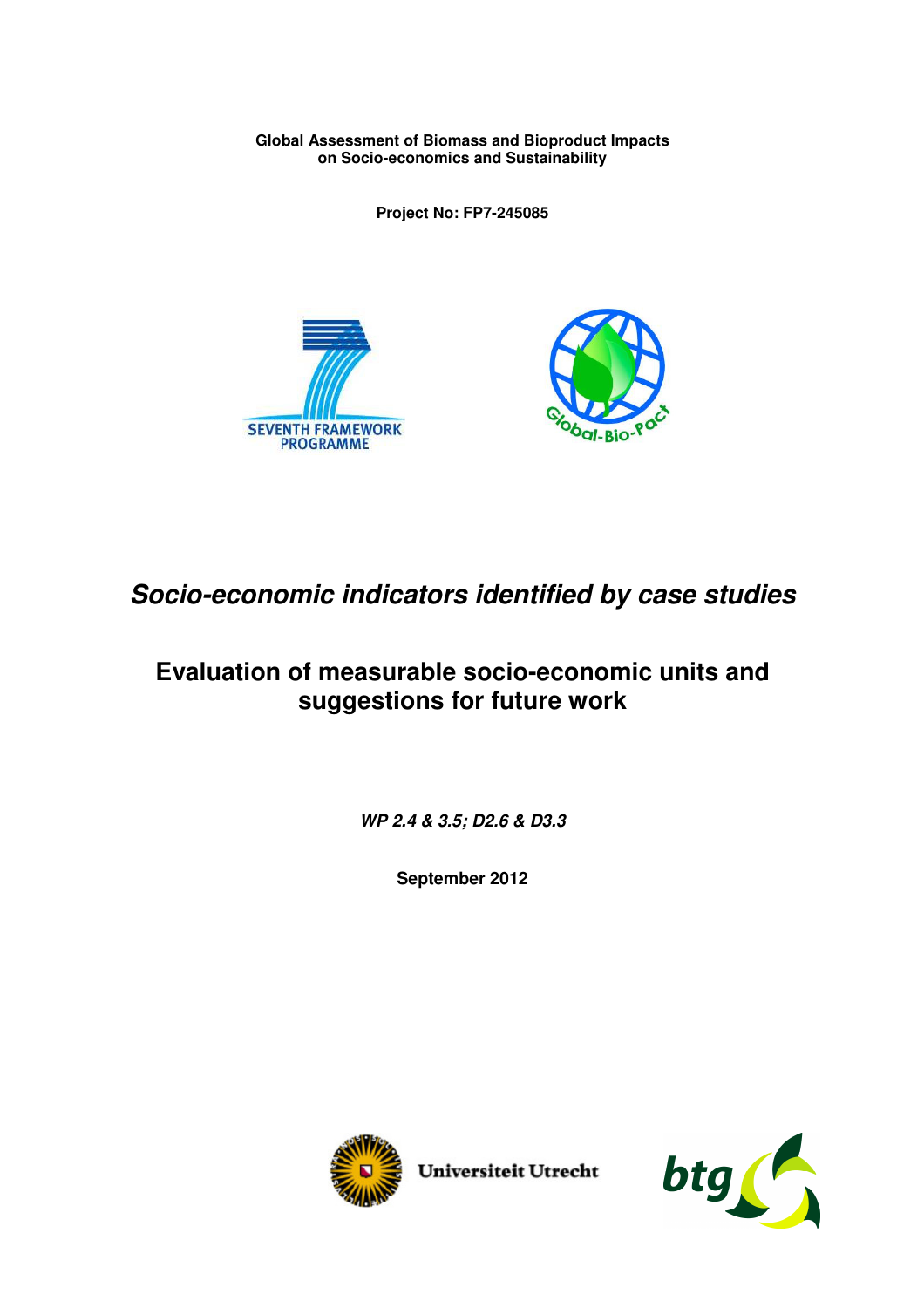Authors: Janske van Eijck Martijn Vis André Faaij

Contact: Copernicus Institute, Utrecht University, the Netherlands Budapestlaan 6, 3584 CD, Utrecht, the Netherlands Janske van Eijck Email: J.A.J.vanEijck@uu.nl, Tel: +31-302537648

> BTG Biomass Technology Group B.V. PO Box 835 7500 AV Enschede, the Netherlands Martijn Vis Email: vis@btgworld.com, tel +31 53 486 1193

The Global-Bio-Pact project (Global Assessment of Biomass and Bioproduct Impacts on Socio-economics and Sustainability) is supported by the European Commission in the 7th Framework Programme for Research and Technological Development (2007-2013). The sole responsibility for the content of this report lies with the authors. It does not represent the opinion of the Community. The European Commission is not responsible for any use that may be made of the information contained therein. The Global-Bio-Pact project duration is February 2010 to January 2013 (Contract Number: 245085).



Global-Bio-Pact website: www.globalbiopact.eu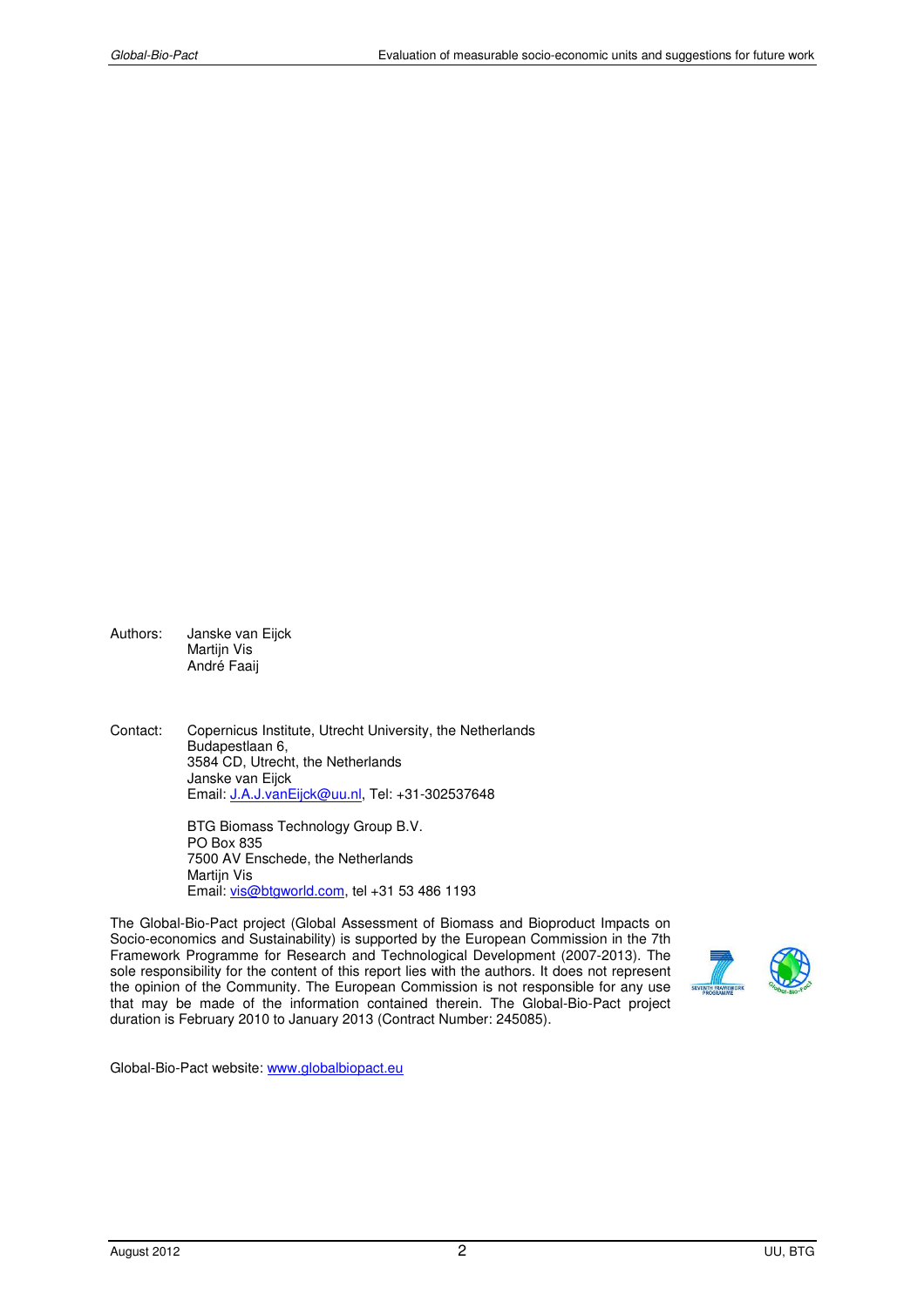# **Contents**

| <b>Preface</b><br>1 |                                                                   | 5  |
|---------------------|-------------------------------------------------------------------|----|
|                     |                                                                   | 6  |
| 1.1                 |                                                                   |    |
| 1.2                 |                                                                   |    |
| 1.3                 |                                                                   |    |
| $\overline{2}$      |                                                                   |    |
| 2.1                 |                                                                   |    |
| 2.2                 |                                                                   |    |
| 2.3                 |                                                                   |    |
| 2.4                 |                                                                   |    |
| 3                   |                                                                   |    |
| 3.1                 |                                                                   |    |
| 3.2                 |                                                                   |    |
| 3.3                 |                                                                   |    |
| 3.4                 |                                                                   |    |
| 4                   |                                                                   |    |
| 4.1                 |                                                                   |    |
| 4.2                 |                                                                   |    |
| 4.3                 |                                                                   |    |
| 4.4                 |                                                                   |    |
| 5                   |                                                                   |    |
| 5.1                 |                                                                   |    |
| 5.2                 | Indicators identified by the case studies <b>Exercise 2008</b> 18 |    |
| 5.3                 | Result per case study                                             | 19 |
| 5.4                 |                                                                   | 21 |
| 6                   |                                                                   |    |
| 6.1                 |                                                                   |    |
| 6.2                 |                                                                   |    |
| 6.3                 |                                                                   | 22 |
| 6.4                 |                                                                   | 23 |
| $\overline{7}$      |                                                                   |    |
| 7.1                 |                                                                   |    |
| 7.2                 |                                                                   |    |
| 7.3                 |                                                                   | 25 |
| 7.4                 | Evaluation of indicators                                          | 26 |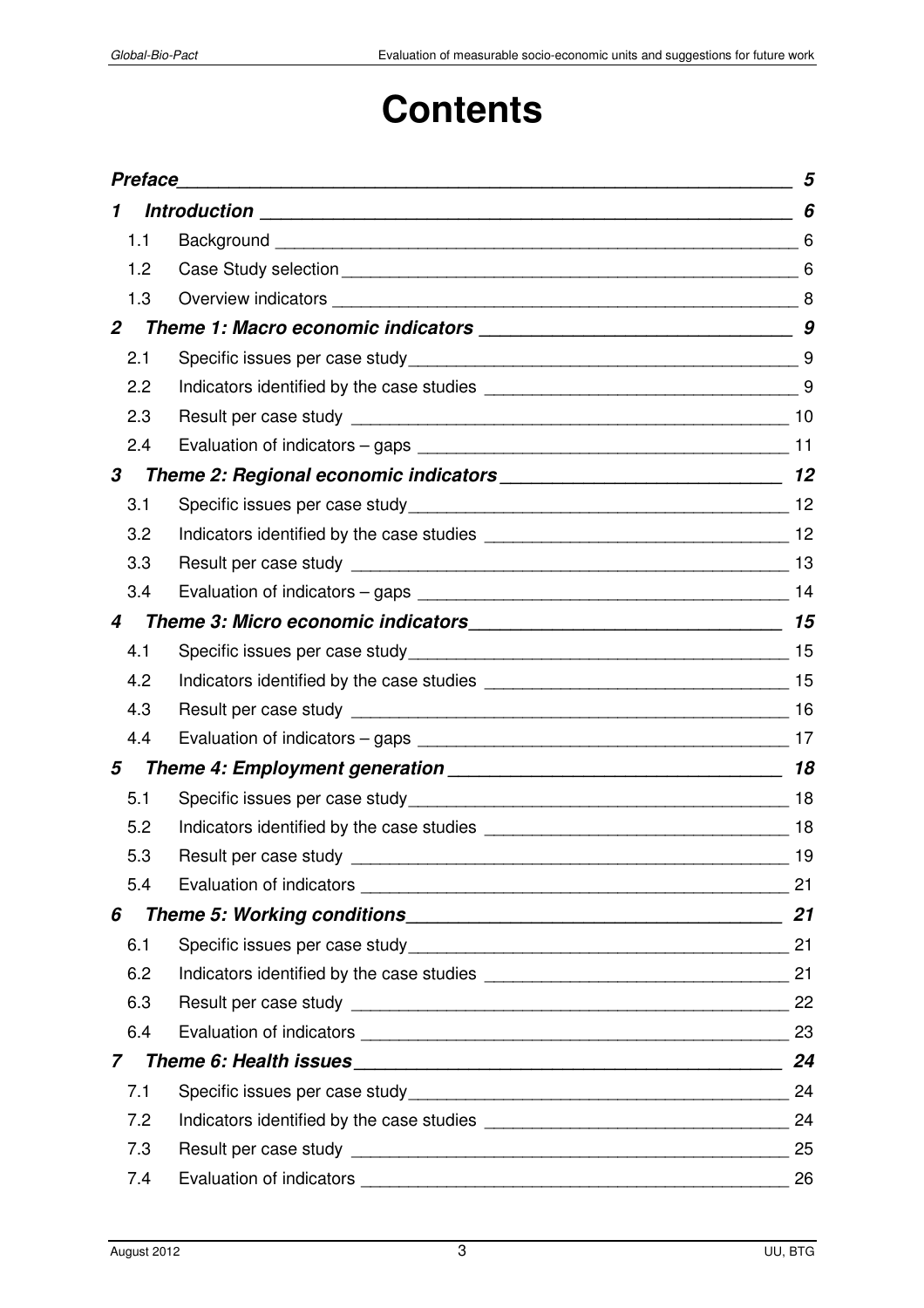| 8                 | 26 |
|-------------------|----|
| 8.1               | 26 |
| 8.2               | 26 |
| 8.3               | 27 |
| 8.4               | 28 |
| 9                 | 29 |
| 9.1               | 29 |
| 9.2               | 30 |
| 9.3               | 31 |
| 9.4               | 32 |
|                   | 32 |
| 10.1              | 32 |
| 10.2 <sub>2</sub> | 32 |
|                   | 33 |
|                   | 34 |
|                   | 35 |
|                   | 36 |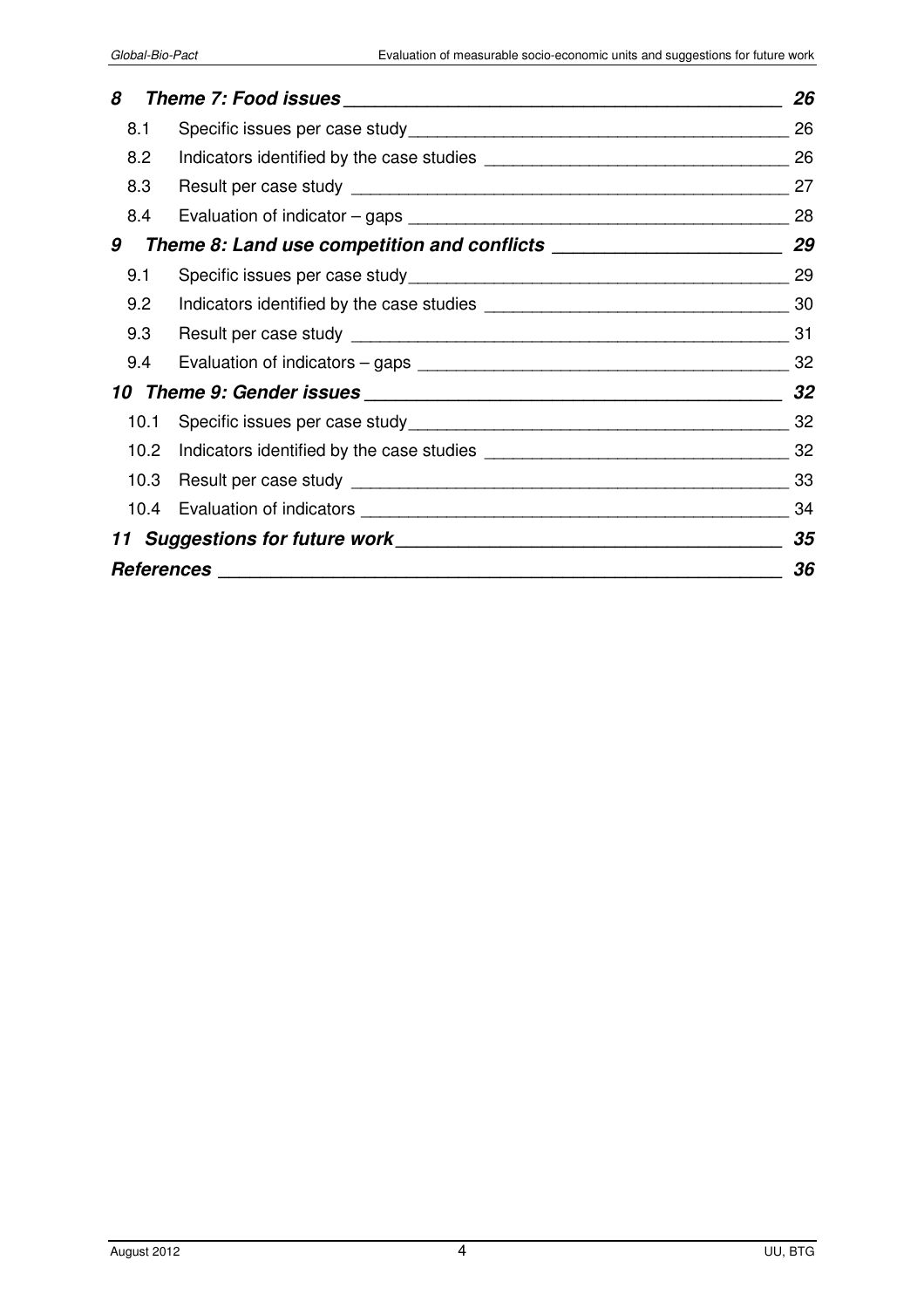# **Preface**

This report was elaborated in the framework of the Global-Bio-Pact project (Global Assessment of Biomass and Bioproduct Impacts on Socio-economics and Sustainability) which is supported by the European Commission in the Seventh Framework Programme for Research (FP7). Global-Bio-Pact is coordinated by WIP Renewable Energies and runs from February 2010 to January 2013.

The main aim of Global-Bio-Pact is the improvement and harmonisation of global sustainability certification systems for biomass production, conversion systems and trade in order to prevent negative socio-economic impacts. Thereby, emphasis is placed on a detailed assessment of the socio-economic impacts of raw material production and a variety of biomass conversion chains. The impact of biomass production on global and local food security and the links between environmental and socio-economic impacts are analysed. Furthermore, the Global-Bio-Pact project investigates the impact of biomass production on food security and the interrelationship of global sustainability certification systems with international trade of biomass and bioproducts as well as with public perception of biomass production for industrial uses. Finally, Global-Bio-Pact focuses on socio-economic sustainability criteria and indicators for inclusion into certification schemes, and the project elaborates recommendations on how to best integrate socio-economic sustainability criteria in European legislation and policies on biomass and bioproducts.

An core activity of Global-Bio-Pact is the description of socio-economic impacts in different countries and continents in order to collect practical experience about socio-economic impacts of bioproducts and biofuels under different environmental, legal, social, and economical framework conditions. The results of these surveys are described in different case studies.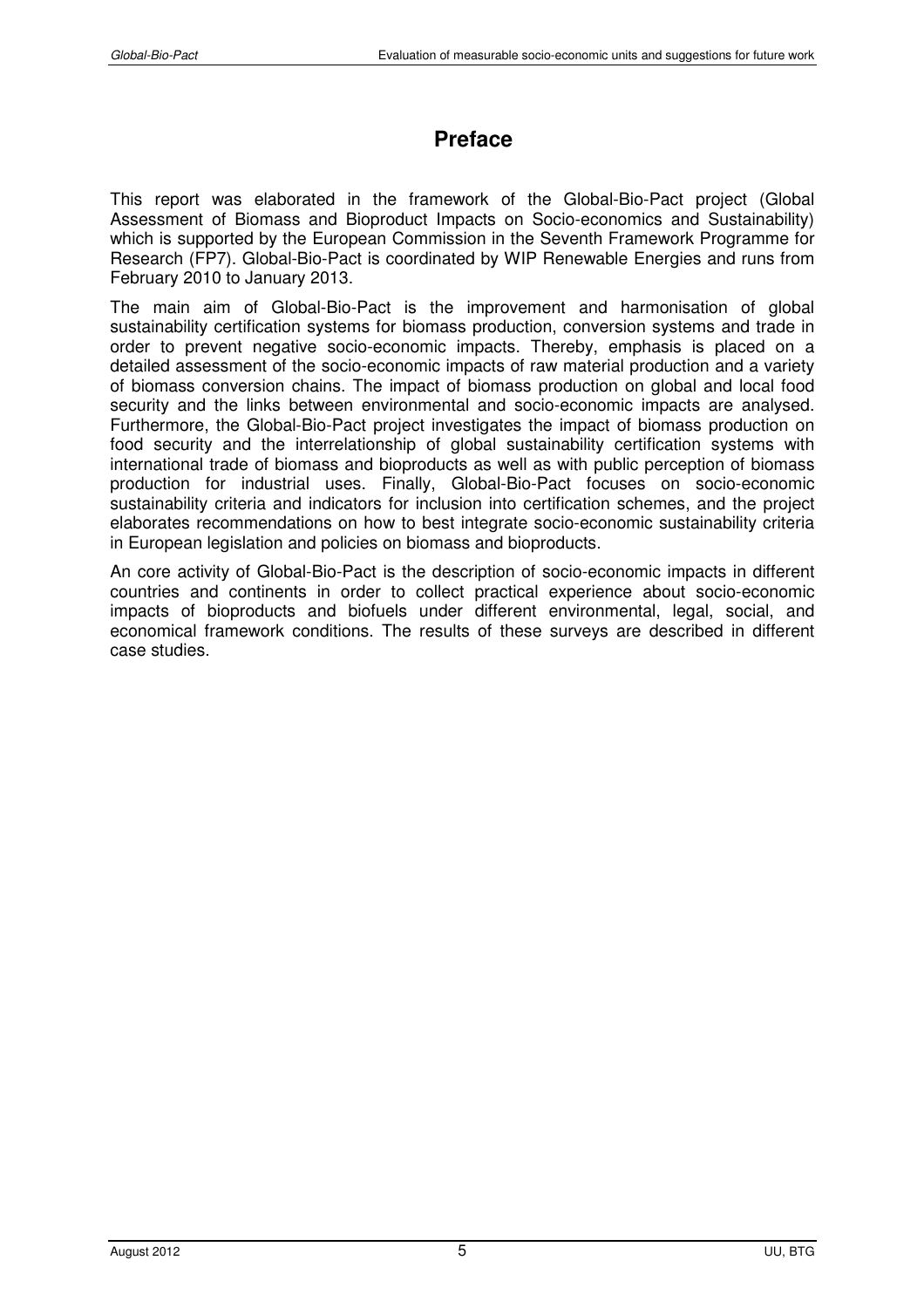# **1 Introduction**

#### *1.1 Background*

A strong public debate on sustainability aspects for biomass use for energy and products emerged in the last few years. This debate focused mainly on negative social and environmental impacts. In consequence, several initiatives were set-up, which are engaged in developing tools to ensure sustainability of biofuels. One option to ensure the sustainability of biofuels is the application of certification systems.

The main aim of the Global-Bio-Pact project is the improvement of global sustainability certification systems for biomass production, conversion systems and trade in order to prevent negative and to promote positive socio-economic impacts. Thereby, emphasis is placed on a detailed assessment of the socio-economic impacts of feedstock production and a variety of biomass conversion chains.

In order to generate data on the ground, seven in-depth case studies (covering 7 countries in 3 different continents and 5 different feedstocks) for socio-economic impacts were investigated in the framework of Global-Bio-Pact:

- Biodiesel from soy in Argentina (Sbarra and Hilbert 2011)
- Palm oil and biodiesel in Indonesia (Wright 2011)
- Bioethanol from sugarcane in Brazil (Gerber Machado and Walter 2011)
- Bioethanol from sugarcane in Costa Rica (Cárdenas and Fallot 2011)
- Jatropha oil and biodiesel in Tanzania (Sawe, Shuma et al. 2011)
- Jatropha oil and biodiesel in Mali (Burrel, Ouattara et al. 2011)
- 2<sup>nd</sup> generation biofuels and products from lignocellulosic material in Europe and North- America (Sleen, Vis et al. 2011)

The present report shows a compilation and evaluation of the indicators that were presented in the reports. A format was provided to align the case study reports, the obtained information varies from no information to very detailed.

## *1.2 Case Study selection*

The impacts are assessed on different levels in the Global-Bio-Pact Case studies, including the national, regional and local/company/project level (see Figure 1). In each Case Study country of the Global-Bio-Pact project the following assessments were made:

- One study at national level
- One study at regional level
- Two studies at local, company or project level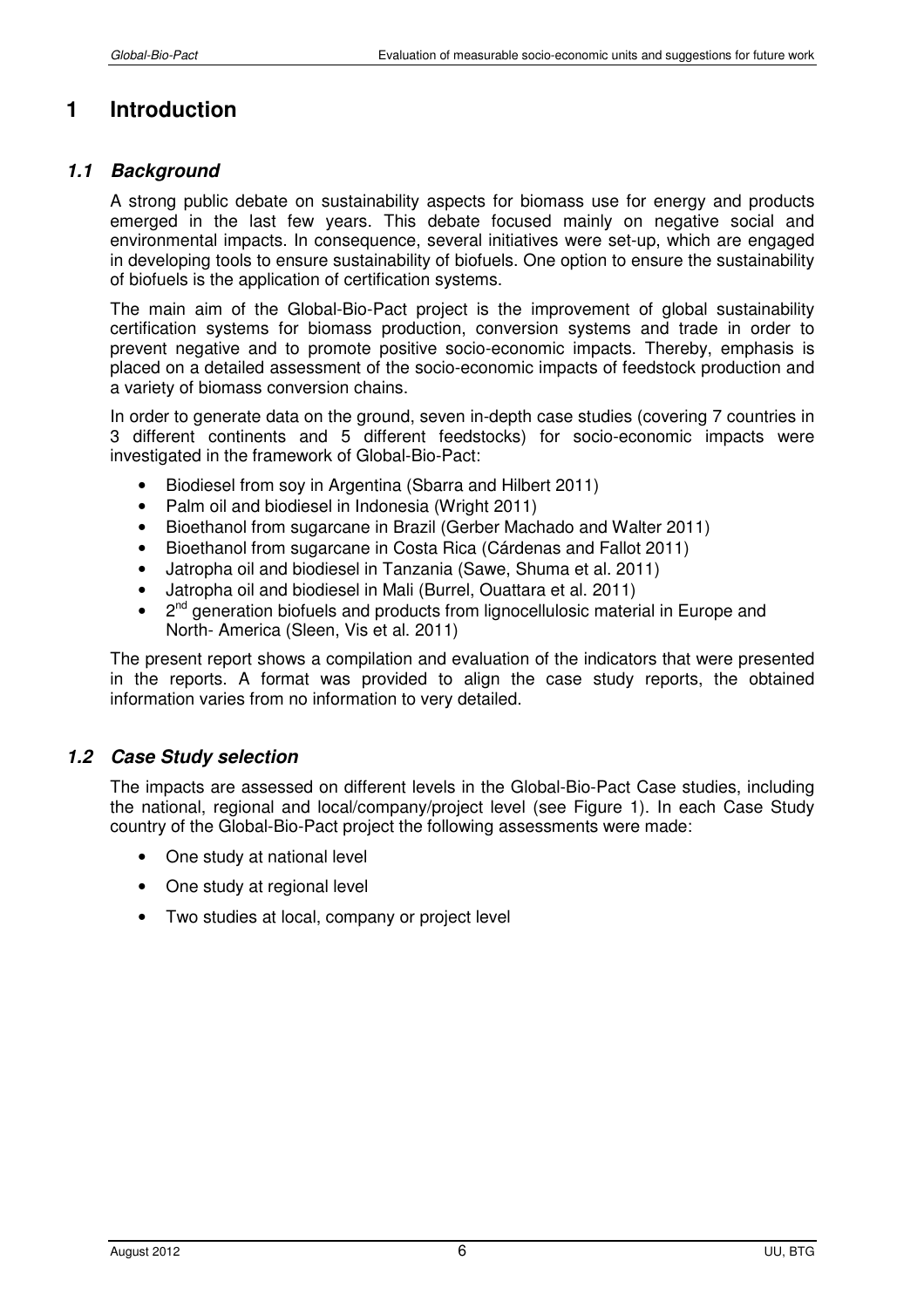

**Figure 1: System boundaries of the Global-Bio-Pact project** 

#### **Case Studies at national level**

The Case Studies at the national level were selected in order to balance the geographical distribution (Africa, Latin America, Asia, Europe, N-America), feedstock sources (soy, palm oil, jatropha, sugarcane, lignocellulosic feedstock), conversion technologies (e.g. fermentation, pressing, transesterification, hydrolysis, gasification) and products (biodiesel, pure plant oil, ethanol, bio-products, 2nd generation technologies). Thereby, the assessment focuses on existing conversion technologies since these are the current hotspots of socioeconomic concern, but also include impacts of future technologies which are not yet commercially available.

#### **Case Studies at regional level**

In this project, the regional level was defined as a homogenous region in climate, soil, and socio-economic parameters. The size of the region depends on the country and can be a province or district. Regions that are selected:

Indonesia: North Sumatra Province Brazil: North East Region Canada: British Columbia, South West Canada Tanzania: Arusha region

## **Case Studies at local level**

At the local level the system boundary is a local area from an e.g. farmer, company, association or project level. The local area refers to the area where the biomass feedstock (including by-products) is produced and converted into the final or intermediate product. In each Global-Bio-Pact Case Study country two different local Case Studies (projects, companies) were selected and investigated. Thereby, these two local Case Studies can be within or outside the regional boundary.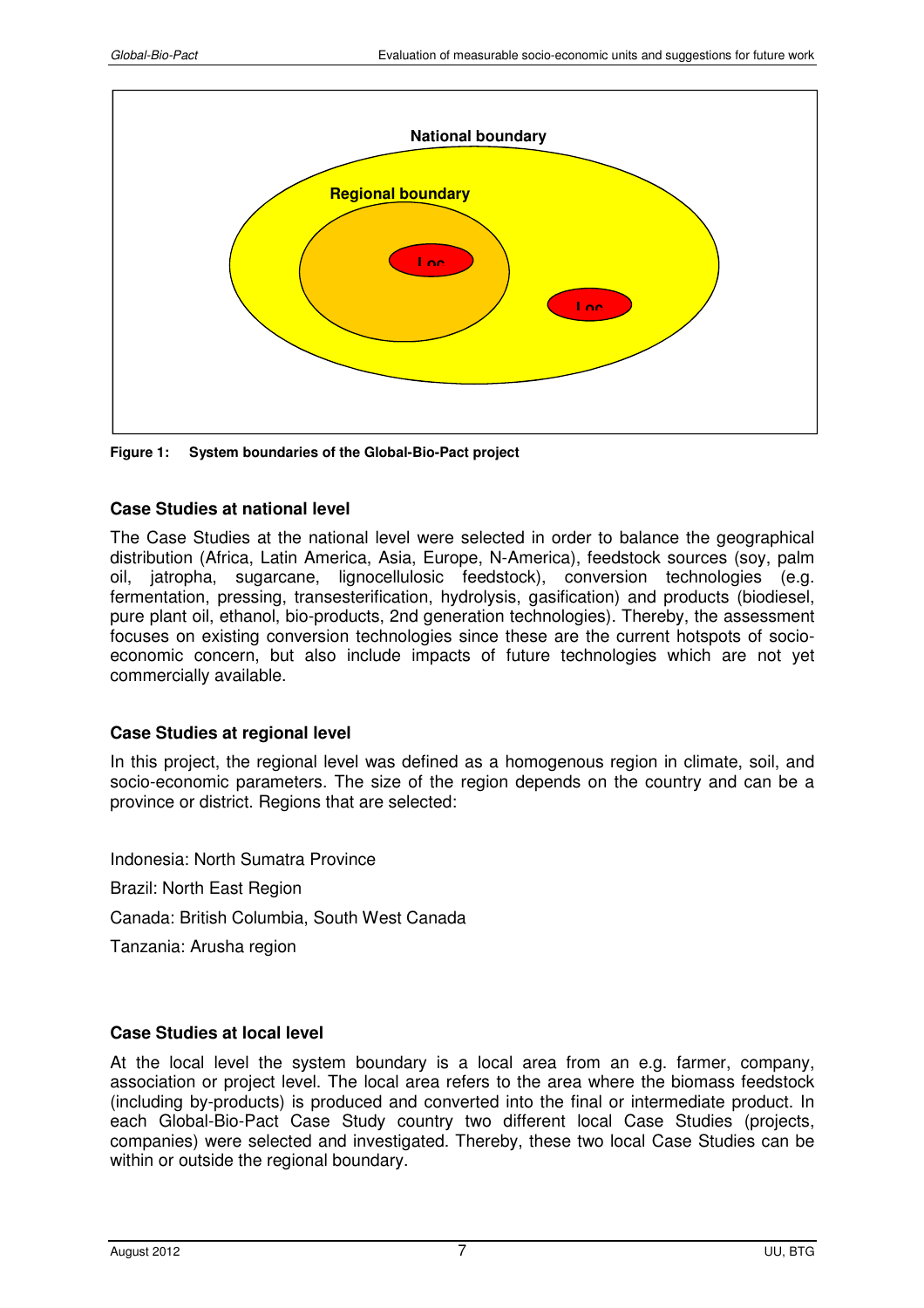- Indonesia: Aek Raso Plantation and palm oil mill, Desa Asam jawa and Harapan Makmur
- Brazil: São Fransisco Mill and Pindorama Mill
- Costa Rica: Central Azucarera Tempiswue S.A. CATSA
- Canada: Lignol process, pyrolysis
- Mali: Mali Biocarburant SA, Garalo Bagani Yeelen
- Tanzania: Leguruki Village
- Argentina: Viluco, Frias, Santiago del Estero Province, XX Plant, Roldán, Province of Santa Fe

## *1.3 Overview indicators*

The following themes are addressed. It is also indicated which organisation did the evaluation of each theme that can be found in the next chapters.

- Economics (macro, sector and micro) (UU)
- Employment generation (BTG)
- Working conditions (BTG)
- Health issues (BTG)
- Food issues (UU)
- Land use competition and conflicts (UU)
- Gender issues (BTG)

The case study reports also indicated the relative importance of the different indicators (based on the opinion of the case study report author) and a threshold value.

| <b>Indicator theme</b>           | Number of<br>indicators | Indicator significance* |                |               |
|----------------------------------|-------------------------|-------------------------|----------------|---------------|
|                                  | identified              | high                    | low            | no indication |
| Macro economic                   | 9                       | 5                       | 6              | 4             |
| Regional economic                | 11                      | 0                       | 8              | 5             |
| Micro economic<br>Employment and | 14                      | 9                       | 3              | 6             |
| poverty reduction                | 13                      | 16                      | 12             | n.a.          |
| Working conditions               | 11                      | 19                      | 5              | n.a.          |
| Health issues                    | 11                      | 6                       | 8              | n.a.          |
| Food issues                      | 13                      | 4                       | 5              | 6             |
| Land issues                      | 16                      | 7                       | $\overline{2}$ | 9             |
| Gender issues                    | 11                      | 10                      | 8              | n.a.          |

#### **Table 1: Overview of indicator theme and relative significance indicated by the Global Biopact case study reports**

\*Some indicators are identified by multiple case study reports, therefore indicator significance total can be more than number of indicators identified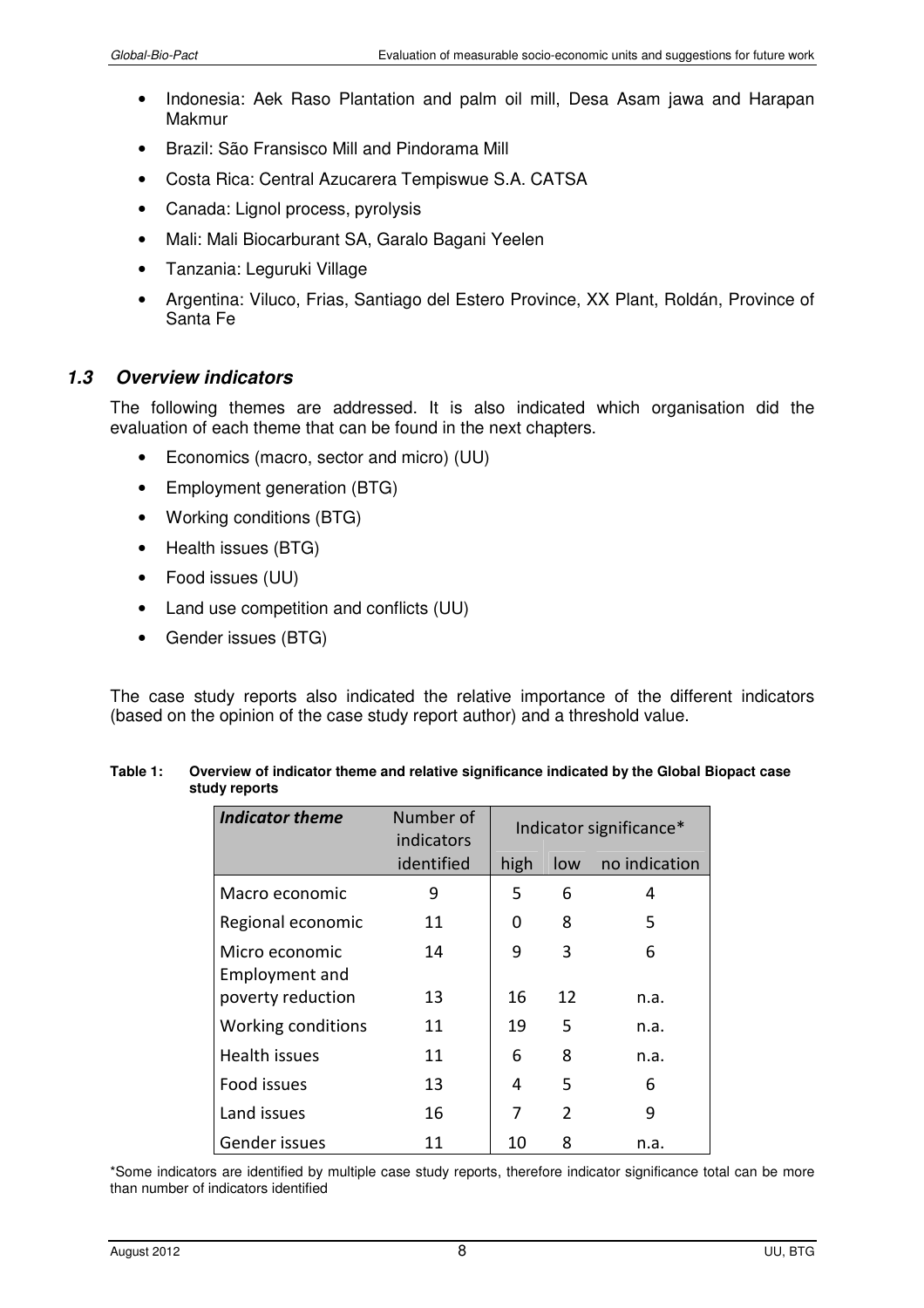In the next chapters the indicators are evaluated. It is described whether the indicators that the case studies identified accurately describe the main theme, considering the sometimes limited amount of time and data, or that additional information or analyses are required.

# **2 Theme 1: Macro economic indicators**

All indicators that relate to macro economic issues are based on the national level, they cover both production and conversion. See Table 3 for an overview of all indicators that are identified by the case study reports.

#### *2.1 Specific issues per case study*

Due to the large differences between countries and feedstocks there are some specific issues that ideally would have to be taken into account. See Table 2.

| <b>Feedstock or country</b>               | <i><b>Issue</b></i>                                                                                                                                                           |  |  |
|-------------------------------------------|-------------------------------------------------------------------------------------------------------------------------------------------------------------------------------|--|--|
| Argentina / Soy                           | Huge income for the country due to taxation of soy sector. Soy biodiesel is a by-<br>product from soy production (mainly used as animal feed).                                |  |  |
| Rica<br>Brazil. Costa<br><b>Sugarcane</b> | Sugarcane sector contributes significantly to GDP. Mechanisation legislation will<br>have huge effect on number of jobs (reduced).                                            |  |  |
| Mali, Tanzania / Jatropha                 | Still in infancy stage. Differences in income of smallholders are small, therefore do<br>not reflect in macro-economic indicators.                                            |  |  |
| Indonesia / Palm                          | Palm oil sector is large contributor to GDP but not all palm oil is used as biofuel.<br>The 2009 implementation of RED in the EU has prevented biodiesel export to the<br>EU. |  |  |
| Canada / wood residues                    |                                                                                                                                                                               |  |  |

#### **Table 2: Specific issues per feedstock or country identified by the case studies**

#### *2.2 Indicators identified by the case studies*

#### **Table 3: Overview of macro economic indicators identified by case study reports**

| п   | <b>Macro economic indicators</b> | <b>Quantitative (Qn) or</b><br><b>Qualitative (QI)</b> | <b>Measurement method</b>                    | Importance<br><b>High</b> | Low |
|-----|----------------------------------|--------------------------------------------------------|----------------------------------------------|---------------------------|-----|
| 1.1 | % of sector contribution to GDP  | Qn                                                     | Statistical data or<br>input/output analysis | 2                         |     |
| 1.2 | Products exported                | Qn                                                     | Statistical data                             |                           |     |
| 1.3 | Estimated value of the sector    | Qn                                                     | Statistical data                             |                           | 2   |
| 1.4 | Investments in sector            | Qn                                                     | Statistical data                             | 0                         |     |
| 1.5 | Jobs created                     | Qn                                                     | Statistical data or                          |                           |     |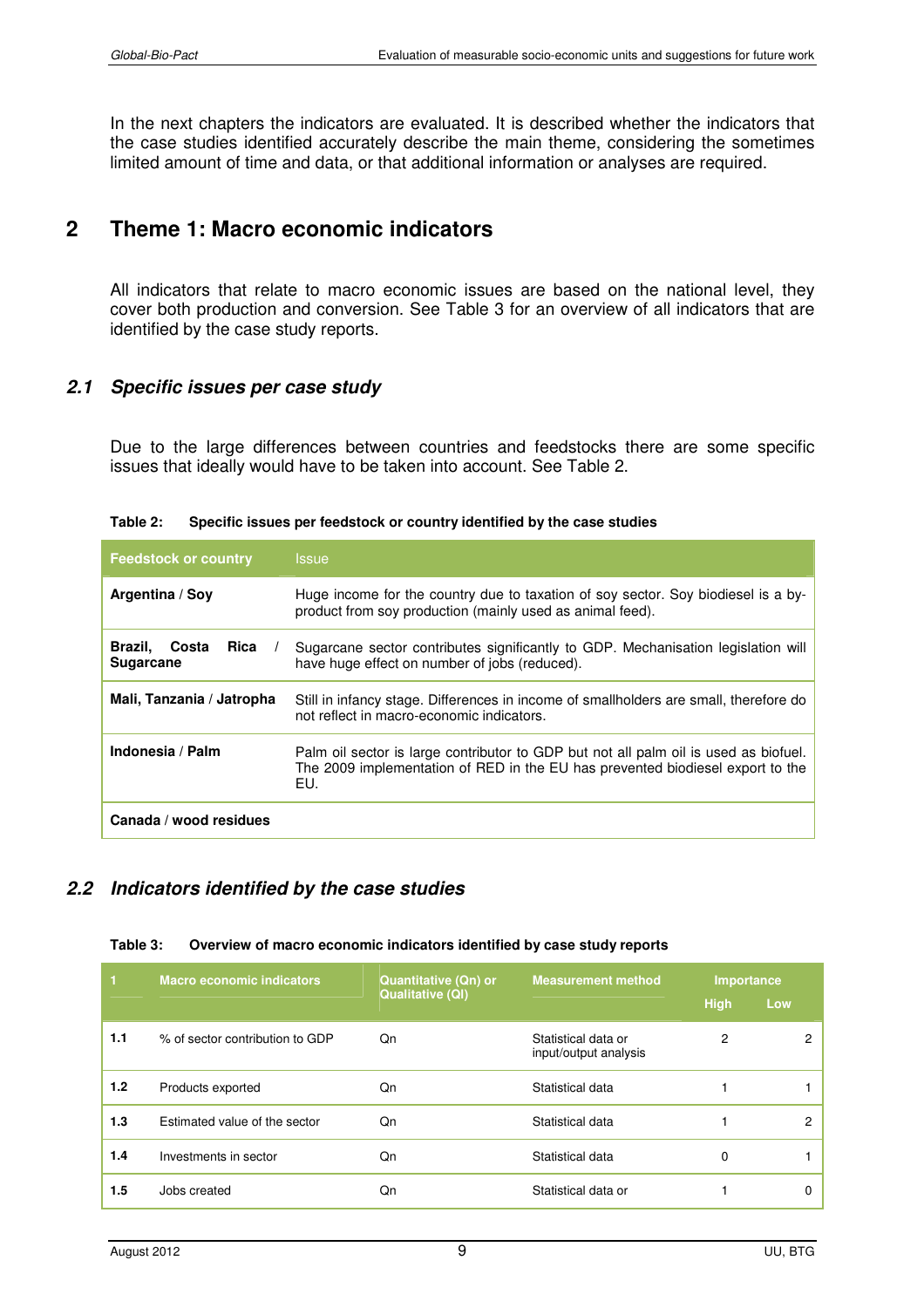|     |                                                                           |    | input/output analysis |
|-----|---------------------------------------------------------------------------|----|-----------------------|
| 1.6 | Number of \$ invested in bioenergy<br>infrastructure over the past decade | Qn | Statistical data      |
| 1.7 | Pricing                                                                   | Qn | Statistical data      |
| 1.8 | GINI index                                                                | Qn | Statistical data      |
| 1.9 | Value of industrial inputs                                                | Qn | Statistical data      |

All indicators rely on statistical data or input/output analysis. Usually most of the indicators are collected by national governments. The indicators are derived from the case study reports, Table 5 shows in which country reports they were mentioned and what their value is.

#### *2.3 Result per case study*

There are two types of indicators; background indicators that give a more general idea of the country, not necessarily linked to biofuel developments, and indicators that link specifically to the biofuel sector. The results for both types of indicators are shown in Table 4 (background) and Table 5 (biofuel sector).

#### **Table 4: Background indicator results for Indonesia, source: case study reports (Sawe, Shuma et al. 2011; Wright 2011).**

| <b>Background indicator</b><br>macro economic                  | <b>Result (source)</b>                                                 |  |
|----------------------------------------------------------------|------------------------------------------------------------------------|--|
| <b>GDP</b>                                                     | Indonesia: €370,699 million in 2008 (World Databank)                   |  |
| <b>Goss National Income (GNI)</b><br>per capita                | Indonesia: €2853 in 2009 (World Databank)                              |  |
| <b>GINI coefficient</b>                                        | Indonesia: 38 in 2007 (World Databank)<br>Tanzania: 34.6               |  |
| People below the<br>international poverty line of<br>2 \$a day | Indonesia: 32% in 2006 (above national poverty line) (World Bank 2006) |  |

#### **Table 5: Macro economic indicator results per case study**

| #   | <b>Indicator description</b><br><b>Q: Quantitative</b><br>O: Other | Indicator result*                                                       | <b>Measurement method</b>             |
|-----|--------------------------------------------------------------------|-------------------------------------------------------------------------|---------------------------------------|
| 1   | <b>Macroeconomics</b>                                              |                                                                         |                                       |
| 1.1 | % of sector contribution<br>to GDP $(Q)$                           | Indonesia: (requires further analysis)                                  | GDP data from BPS                     |
|     |                                                                    | Brazil: 2% sugarcane sector contribution to GDP                         | data from sugarcane<br>industry union |
|     |                                                                    | Argentina: (requires further analysis); 4%<br>contribution of the chain | GDP data from INDEC                   |
|     |                                                                    | Canada 1.7%                                                             | literature                            |
|     |                                                                    | Brazil, 2-10 billion \$ increase depending on<br>scenario               | Input/Output analysis                 |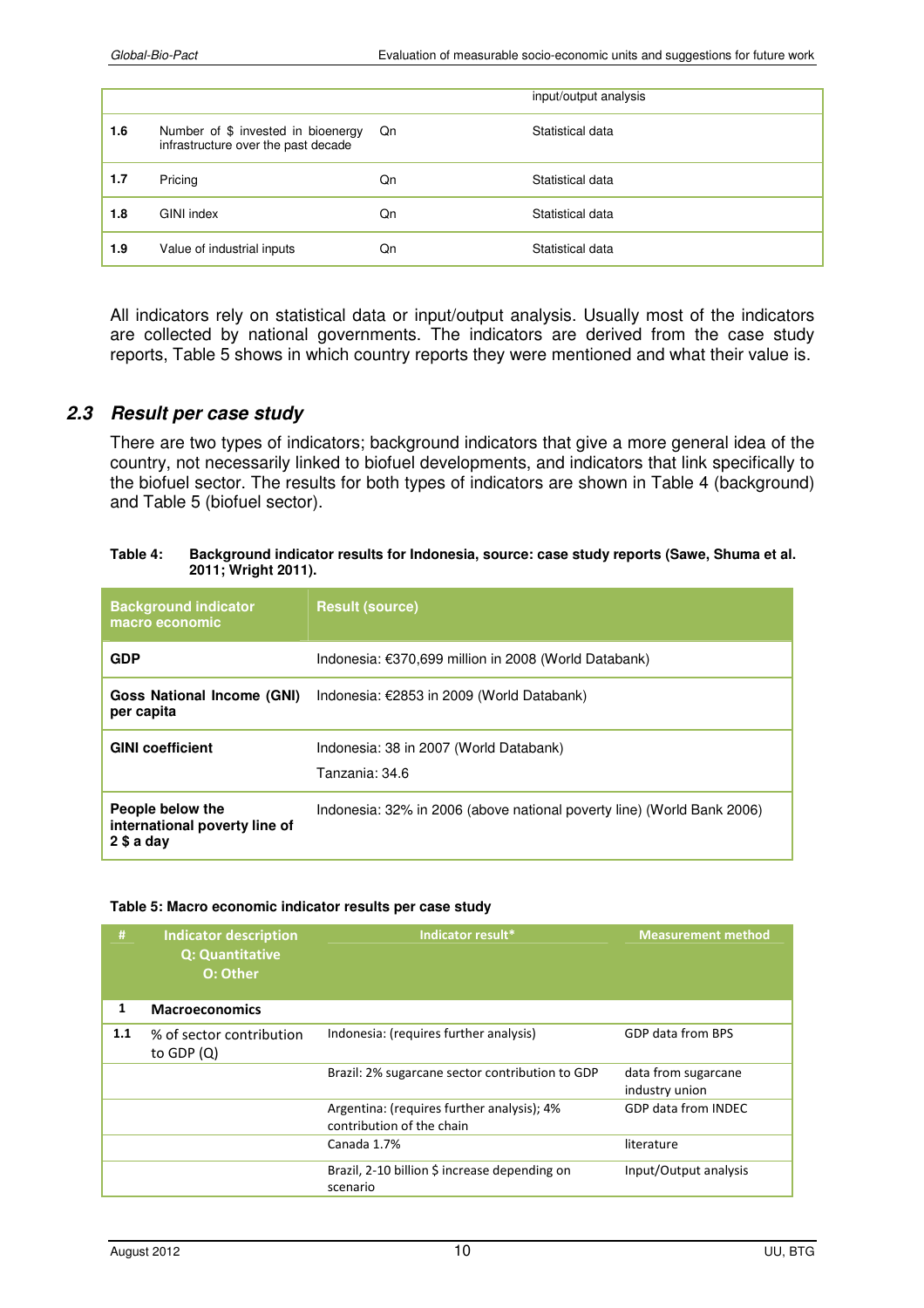| 1.2 | Products exported<br>(quantity)                                              | Indonesia: 8.2 million tons exported during first<br>half of 2011. 42 million liters in 2006 (USDA, FAS,<br>2010) and 200 million liters in 2009 (USDA, FAS,<br>2010) | Data from GAPKI (6<br>monthly) indicates quantity<br>and composition of exports,<br>but not value. Ministry of<br>Trade data indicates value<br>but not disaggregated |
|-----|------------------------------------------------------------------------------|-----------------------------------------------------------------------------------------------------------------------------------------------------------------------|-----------------------------------------------------------------------------------------------------------------------------------------------------------------------|
|     |                                                                              | Argentina: 1.19 million tons soy biodiesel<br>exported thru September 2011                                                                                            | Data from INDEC (monthly<br>with a lag of one trimester)<br>indicates quantity and<br>composition of exports, but<br>not value.                                       |
| 1.3 | Estimated value of the<br>sector                                             | Costa Rica                                                                                                                                                            |                                                                                                                                                                       |
|     |                                                                              | Brazil: Revenue from Sugarcane: 4,562.7 million<br>Euros for the mills and 3,658.4 million Euros for<br>independent producers. From Ethanol: 8.85<br>billion Euros.   | Data from the sugarcane<br>industry union                                                                                                                             |
|     |                                                                              | Canada: Turnover of the sector: P: \$3.571 billion<br>C: \$110 billion                                                                                                | Literature                                                                                                                                                            |
| 1.4 | Investments in sector                                                        | Canada: \$20.0 billion                                                                                                                                                | Literature                                                                                                                                                            |
| 1.3 | Jobs created                                                                 | Canada; P: 238,200 jobs                                                                                                                                               | Literature                                                                                                                                                            |
|     |                                                                              | Costa Rica: number of people working in jobs<br>directly and indirectly related to bioenergy                                                                          |                                                                                                                                                                       |
|     |                                                                              | Brazil, depending on scenario, a loss or increase                                                                                                                     | Input/Output analysis                                                                                                                                                 |
| 1.6 | Number of \$ invested in<br>bioenergy infrastructure<br>over the past decade | Costa Rica                                                                                                                                                            |                                                                                                                                                                       |
| 1.7 | Pricing                                                                      | Canada                                                                                                                                                                |                                                                                                                                                                       |
| 1.8 | Value of industrial<br>inputs                                                | Brazil: growth per sector e.g. 2.5 million euro<br>industrial equipment in 2008                                                                                       |                                                                                                                                                                       |

Only a few case study reports were able to obtain data about the bioenergy sector in their countries and the impact on the national economy.

## *2.4 Evaluation of indicators – gaps*

The main macroeconomic indicators are used for a long time by several global organizations such as FAO, UNDP and so on. Statistical data is collected e.g. national governments on GINI index, sectoral GDP contribution, number of jobs per sector etc., but since the bioenergy sector is relatively new, this sector is often not disaggregated. Therefore some indicators such as investment in the bioenergy sector and number of jobs in the bioenergy sector are more difficult to gather and can only be available if the national governments or other government bodies collect this information. For example, Canada was the only country that was able to provide information on investments in the bioenergy sector.

Besides methodology based on statistics there is another methodology using input/output tables. An input output analysis per country or region, e.g. see (Herreras 2011), can provide information on the specific impact by a sector. However, Input output tables are needed per country to be able to make such an analysis as well as capabilities to perform the analyses. A General Equilibrium Model (CGE) can provide even more detailed information, but this requires technological capabilities at the organisations that perform the analyses.

In general the background statistical indicators, which are relatively easy and quick to obtain, give a snapshot idea of the state of the economy of a country. The impact of the biofuel sector on the national economy requires more data or modelling.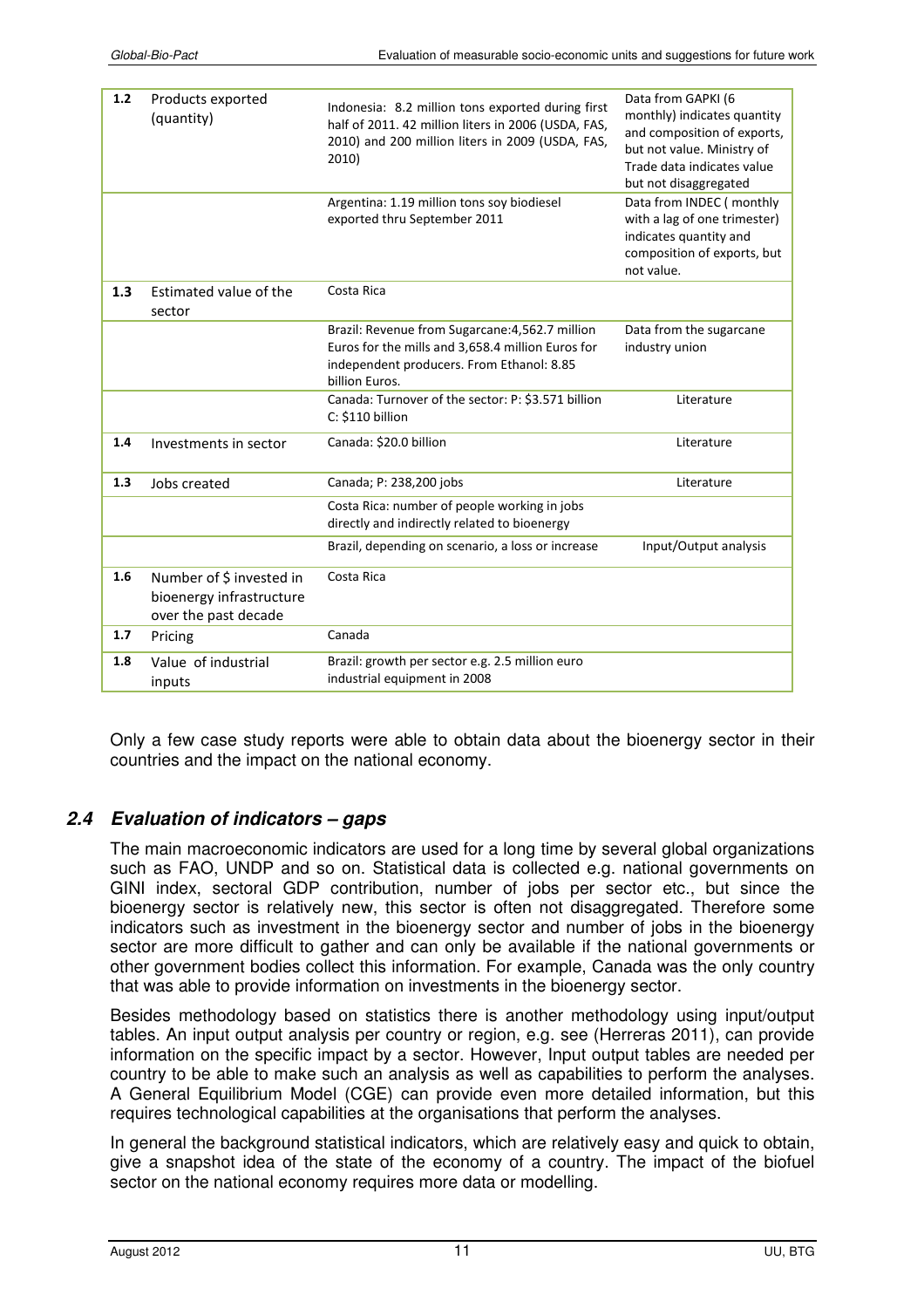# **3 Theme 2: Regional economic indicators**

#### *3.1 Specific issues per case study*

Due to the large differences between countries and feedstocks there are some specific issues that ideally would have to be taken into account. See Table 6.

**Table 6: Specific issues per feedstock or country identified by the case studies** 

| <b>Feedstock or country</b> | <b>Issues</b>                                                                                                                                                                                                      |  |
|-----------------------------|--------------------------------------------------------------------------------------------------------------------------------------------------------------------------------------------------------------------|--|
| Soy diesel, Argentina       |                                                                                                                                                                                                                    |  |
| Ethanol, Brazil, Costa Rica | The country Costa Rica is too small to have regional differences                                                                                                                                                   |  |
|                             | There is a large difference between the Northeast of Brazil and the Central<br>South, in this last region sugarcane cultivation is highly mechanised. In the<br>North this is more difficult due to the hilly area |  |
| Jatropha, Mali, Tanzania    |                                                                                                                                                                                                                    |  |
| Palm oil, Indonesia         | Large differences between regions that produce palm since a long time, and<br>newly established production areas                                                                                                   |  |
| Wood residues, Canada       |                                                                                                                                                                                                                    |  |

## *3.2 Indicators identified by the case studies*

#### **Table 7: Overview of regional economic indicators as identified by case study reports**

| #   | <b>Indicator description</b>                                                                                                 | Quantitative<br>(Qn) or<br>Qualitative<br>(QI) | <b>Indicator</b><br>significance<br><b>High Low</b> | <b>Measurement method</b>              |
|-----|------------------------------------------------------------------------------------------------------------------------------|------------------------------------------------|-----------------------------------------------------|----------------------------------------|
| 2.1 | % of bioenergy contribution to GRDP                                                                                          | Qn                                             | 2                                                   | Statistics or input/output<br>analysis |
| 2.2 | Quantity of bioenergy products<br>exported from the region/%<br>contribution of bioenergy product<br>export to total exports | Qn                                             | 2                                                   | <b>Statistics</b>                      |
| 2.3 | Turnover of sector in the region                                                                                             | Qn                                             | 1                                                   | Literature                             |
| 2.4 | Investments in sector in the region                                                                                          | Qn                                             | $\mathbf{1}$                                        | Literature                             |
| 2.5 | Regional sector employment as part of<br>total employment                                                                    | Qn                                             | 1                                                   | Literature                             |
| 2.6 | Regional sector turnover as part of<br>total turnover                                                                        | Qn                                             | $\mathbf{1}$                                        | Literature                             |
| 2.7 | Per capita income of the region<br>compared to total per capita income                                                       | Qn                                             |                                                     | statistical data                       |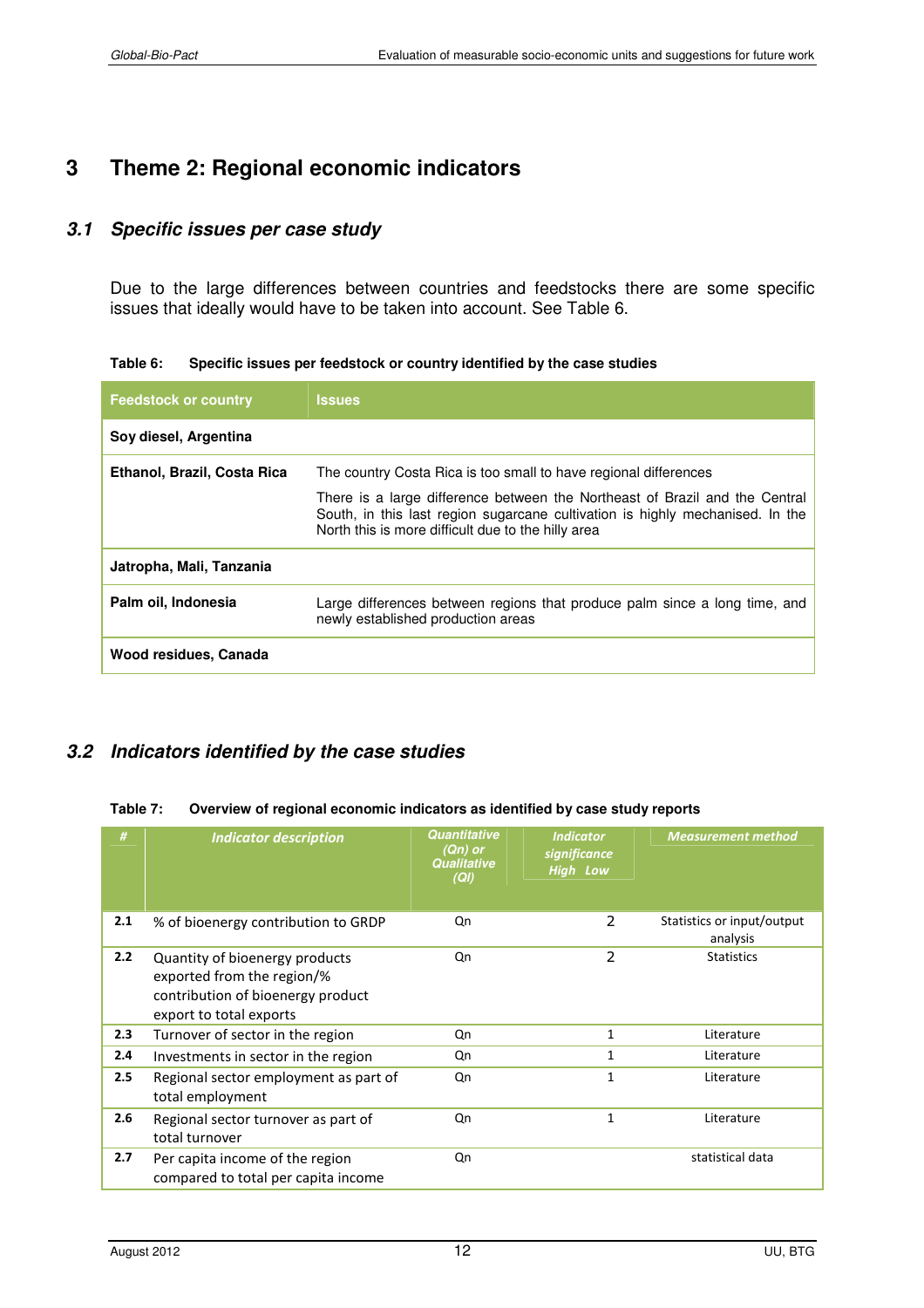| 2.8  | Volume of bioenergy production by<br>large plantations and smallholders | Qn |                       |
|------|-------------------------------------------------------------------------|----|-----------------------|
| 2.9  | Share of income for large companies<br>and smallholders                 | Qn |                       |
| 2.10 | Amount of revenue collected from<br>bioenergy sector                    | Qn |                       |
| 2.11 | Total number of jobs generated in the<br>region by bioenergy sector     | Qn | Input/output analysis |

All indicators are quantitative and based on literature, statistics or input/ouput analysis.

## *3.3 Result per case study*

Table 8 shows the indicator results per case study.

| #    | <b>Indicator description</b><br>Q: Quantitative<br>O: Other                | <b>Indicator resul</b>                                                                      | <b>Measurement method</b>                               |
|------|----------------------------------------------------------------------------|---------------------------------------------------------------------------------------------|---------------------------------------------------------|
| 2.1  | % of bioenergy contribution to<br>GRDP(Q)                                  | Indonesia: Data requires further analysis                                                   | <b>GRDP data from BPS</b>                               |
|      |                                                                            | Argentina: Data requires further analysis                                                   | <b>GRDP data from INDEC</b>                             |
|      |                                                                            | Brazil: 0.76% of northeast's economy.                                                       | Calculation using added<br>values                       |
|      |                                                                            | Brazil: 10-57% increase depending on<br>scenario                                            | Input/output analysis                                   |
| 2.2  | Quantity of bioenergy products<br>exported from the region/%               | Indonesia: NS: 4,312,082 tons exported in<br>2009; approximately 42% of NS exports          | BPS data (from Ministry of<br>Trade)                    |
|      | contribution of bioenergy<br>product export to total exports<br>(Q)        | Argentina: the soy core area accounts for<br>more than 80% of the soy biodiesel<br>exports. | Exports data from INDEC and<br>Ministry of Agriculture. |
| 2.3  | Regional Turnover of sector                                                | Canada: P: \$4.4 billion<br>(forestry)<br>C: \$11.4 billion                                 | Literature                                              |
| 2.4  | Regional Investments in sector                                             | Canada: P: \$62.1 million (forestry)<br>C: \$1.9 billion                                    | Literature                                              |
| 2.5  | Regional sector employment as<br>part of total employment                  | Canada: P: 7%                                                                               | Literature                                              |
| 2.6  | Regional sector turnover as part<br>of total turnover                      | Candada: P: 15%                                                                             | Literature                                              |
| 2.7  | Per capita income of the region<br>compared to total per capita<br>income  | Tanzania: Arusha region 499 USD (2010)<br>and 439 USD for mainland                          | statistical data                                        |
| 2.8  | Volume of bioenergy production<br>by large plantations and<br>smallholders | Tanzania                                                                                    |                                                         |
| 2.9  | Share of income for large<br>companies and smallholders                    | Tanzania                                                                                    |                                                         |
| 2.10 | Amount of revenue collected<br>from bioenergy sector                       | Tanzania                                                                                    |                                                         |
| 2.11 | Total number of jobs generated<br>in the region by bioenergy sector        | Brazil: increased employment in Northeast<br>region of 10-57%                               | Input/output analysis                                   |

#### **Table 8: Indicator results per case study (regional economics)**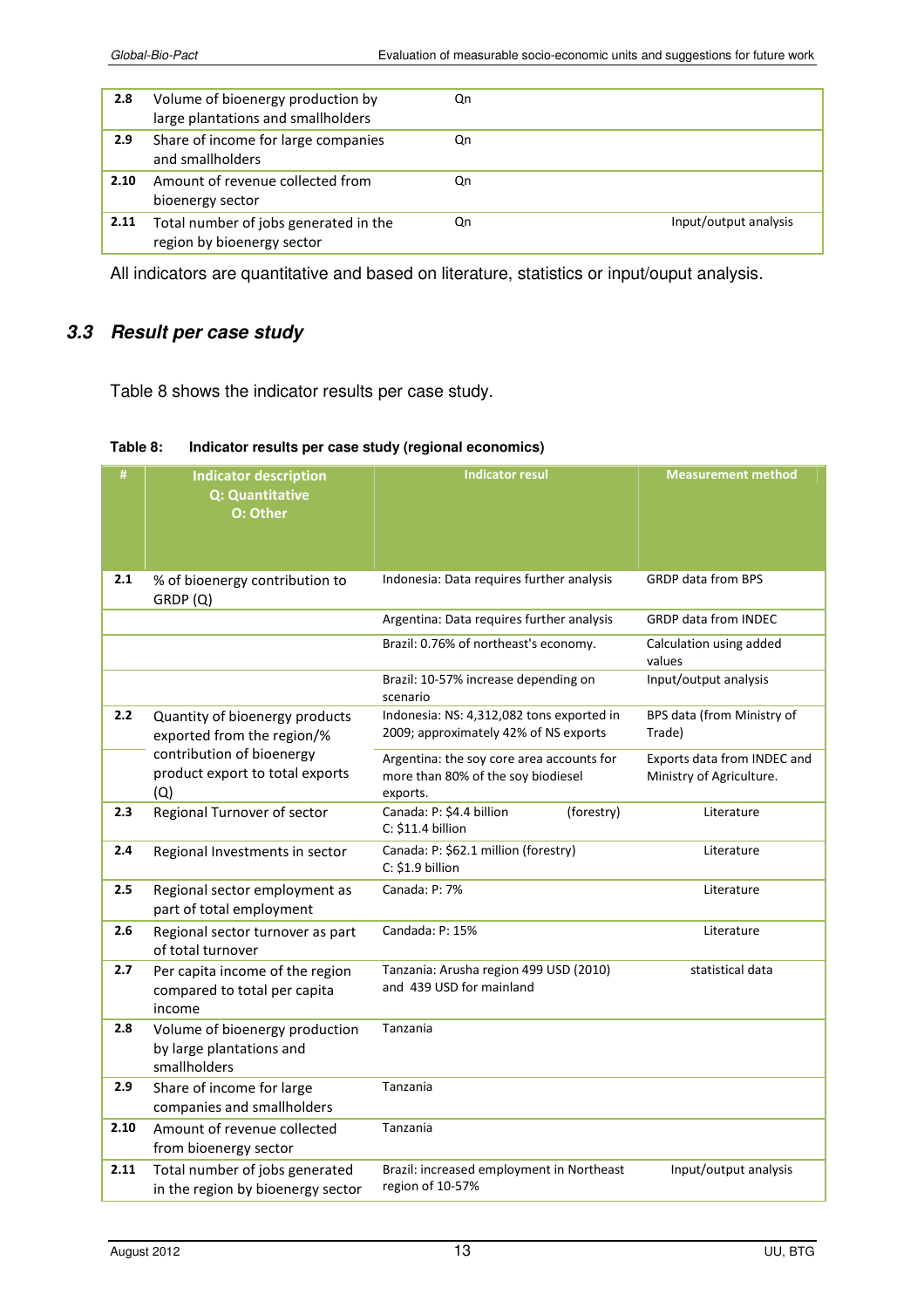Most of the data is derived from literature, statistics and in one case on input/output analysis. Some indicators are mentioned but no data was obtained, e.g. indicator 2.8-2.10. The regional indicators identified by Canada are based on regional data of the sector, however this sector is not biofuel specific but the forestry sector in general.

## *3.4 Evaluation of indicators – gaps*

The impact of the biofuel sector on regions was hard to determine by the case studies. General regional differences, such as the per capita income in a region compared to the national average (Tanzania) give an idea of the relative level of development of a region but this does not give information about the impact of biofuels, rather this is background information. Two indicators seem to give a good overview of the regional impact by the biofuel sector; % of bioenergy production to GRDP and total number of jobs in the region generated by bioenergy sector.

- The % bioenergy contribution to GRDP would give a quick (if statistical data is available) first order idea of the importance of a certain sector in the region. But more detailed information would be required to assess differences in this sector, such as average wages, number of jobs, technology investment etc. The total amount of investment in the region could provide information on possible expansion of the sector.
- The total number of jobs generated in the region by the biofuel sector only provides information if this figure can be compared to a national average or to total unemployment figures of the region. Combining these indicators would provide information on possible migration of labourers (see also Theme 4: employment generation).

For both indicators often no statistical data is recorded, an input/output analysis is necessary to obtain values for these indicators.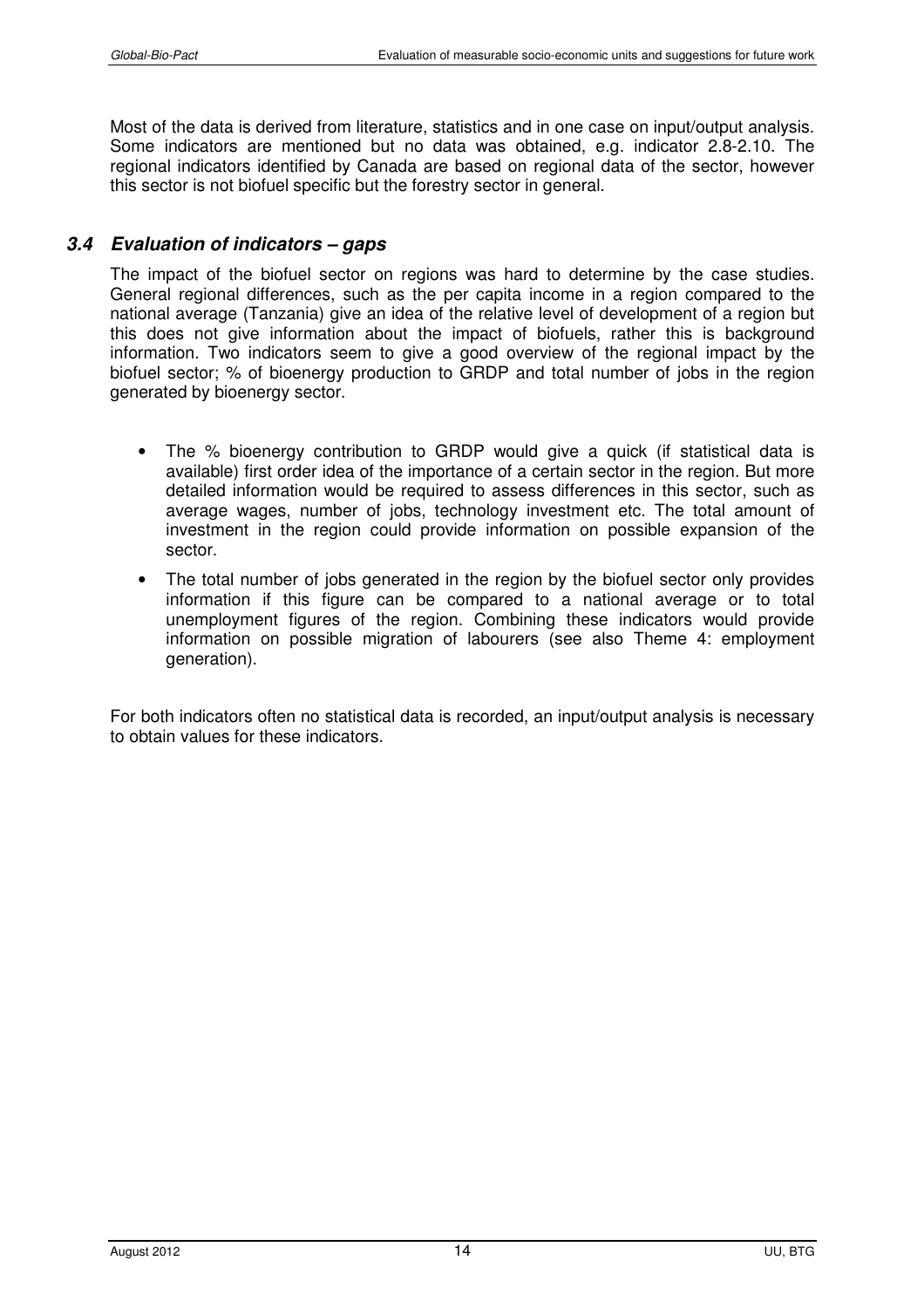# **4 Theme 3: Micro economic indicators**

#### *4.1 Specific issues per case study*

Due to the large differences between countries and feedstocks there are some specific issues that have to be taken into account, see Table 9.

#### **Table 9: Specific issues per feedstock or country identified by the case studies**

| <b>Feedstock or country</b> | <b>Issues</b>                                                                                                                                             |
|-----------------------------|-----------------------------------------------------------------------------------------------------------------------------------------------------------|
| Soy diesel, Argentina       | The sector is very large in Argentina and well-structured/organised, micro<br>differences are small. No smallholder production systems, only large scale. |
| Ethanol, Brazil, Costa Rica | Different production systems exist, with different impacts, e.g. plantation and<br>smallholder production systems                                         |
| Jatropha, Mali, Tanzania    | Different production systems exist, with different impacts, e.g. plantation and<br>smallholder production systems                                         |
| Palm oil, Indonesia         | Different production systems exist, with different impacts, e.g. plantation and<br>smallholder production systems                                         |
| Wood residues, Canada       | No smallholder production systems, only large scale. Enforcement of national<br>law is high.                                                              |

#### *4.2 Indicators identified by the case studies*

The indicators that the case studies assessed, see Table 10, are focused both on the production of the feedstock and on the conversion. The impacts are on the local level for all indicators.

**Table 10: Overview of micro economic indicators as identified by case study reports** 

| #   |                                                                                     |                             | <b>Impact level</b>   | <b>Measurement</b><br>method |     |                                       |
|-----|-------------------------------------------------------------------------------------|-----------------------------|-----------------------|------------------------------|-----|---------------------------------------|
|     | Indicator description<br><b>Q: Quantitative</b><br>O: Other                         | <b>Local level</b>          |                       |                              |     | Indicator<br>significance             |
|     |                                                                                     | <b>Fields</b><br>production | Factory<br>conversion | High                         | Low |                                       |
| 3.1 | Contribution of feedstock sales to<br>household income (% or absolute value)<br>(Q) | X                           |                       |                              |     | Smallholder records<br>and interviews |
| 3.2 | Costs of feedstock production (Q)                                                   | X                           |                       | 1                            | 1   | Company records and<br>interviews     |
| 3.3 | Costs of feedstock conversion (Q)                                                   |                             | $\mathsf{x}$          | 1                            |     | Company records and<br>interviews     |
| 3.4 | Project investments                                                                 | X                           | X                     |                              | 1   | <b>Interviews</b>                     |
| 3.5 | Labour requirements                                                                 | X                           | x                     |                              |     |                                       |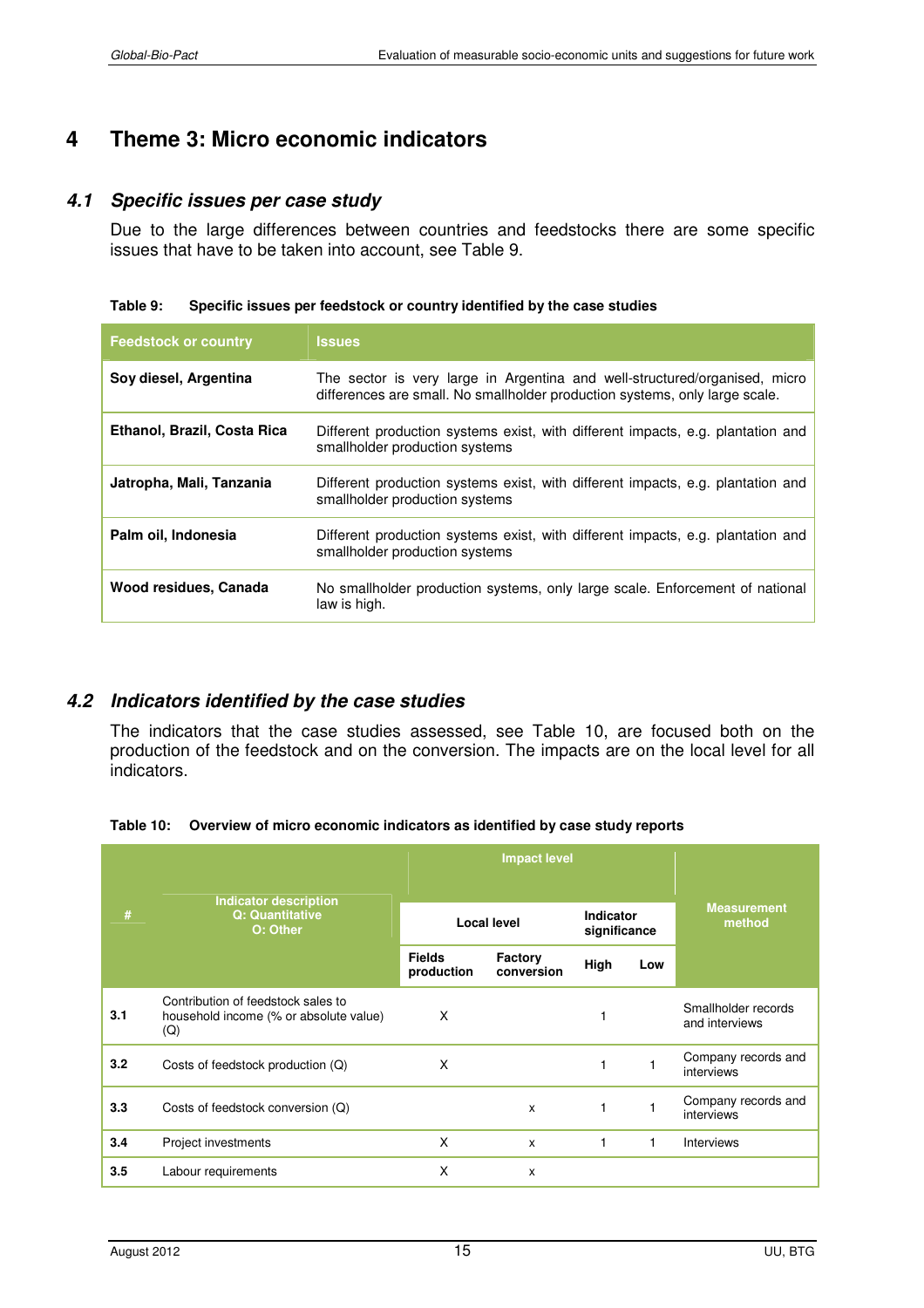| 3.6  | Labour costs                                                                  |   | X | Literature / interviews         |
|------|-------------------------------------------------------------------------------|---|---|---------------------------------|
| 3.7  | Wage levels                                                                   | X | X |                                 |
| 3.8  | Feedstock price                                                               | X |   | Literature / interviews         |
| 3.9  | Product selling prices                                                        |   | X | Literature / interviews         |
| 3.10 | Internal rate of return                                                       |   | X | Interviews, CBA                 |
| 3.11 | Total amount earned by project                                                |   |   | <b>Interviews</b>               |
| 3.12 | Participation of costs                                                        | X | X | from company records            |
| 3.13 | <b>NPV</b>                                                                    | X | x | <b>Cost Benefit Analysis</b>    |
| 3.14 | Revenue per ha from the bioenergy crop<br>compared to revenues of other crops | X |   | literature and/or<br>interviews |

The methodology that is applied to the majority of indicators is by means of interviews or company records, which means data collection is partly depending on information provided by companies. Only the NPV, which can be calculated on project level, is more objective although even this methodology relies on data that is obtained from companies or projects.

#### *4.3 Result per case study*

In Table 11 the indicators that are assessed by the case study are listed, they are linked to production or conversion (or both).

|     |                                                                                        |                       |                             | <b>Indicator result</b>                                                                                                                                                                                                                         | <b>Measurement</b><br>method                                                      |
|-----|----------------------------------------------------------------------------------------|-----------------------|-----------------------------|-------------------------------------------------------------------------------------------------------------------------------------------------------------------------------------------------------------------------------------------------|-----------------------------------------------------------------------------------|
| 3   | <b>Microeconomics</b>                                                                  | field<br>(production) | Factory<br>(convers<br>ion) |                                                                                                                                                                                                                                                 |                                                                                   |
| 3.1 | Contribution of<br>bioenergy sales to<br>household income (%<br>or absolute value) (Q) | X                     |                             | Indonesia: $AR: NA$<br><b>AR(P)</b> : €2,385 (Rp.28,968,000) per ha<br>per year<br><b>AJ</b> : €1,622 (Rp. 19,691,000) per ha per<br>year<br><b>HM</b> : €870 (Rp.10,560,000) per ha per<br>year                                                | Smallholder<br>records and<br>interviews                                          |
|     |                                                                                        | X                     |                             | Argentina: Data requires further<br>analysis                                                                                                                                                                                                    |                                                                                   |
| 3.2 | Costs of feedstock<br>production (Q)                                                   | X                     |                             | Indonesia: AR: Data incomplete<br>$AR(P): \text{\textsterling}661.94$ per ha (Rp 8,038,450)<br>current annual costs<br>AJ: $£560.75$ per ha (Rp 6,809,626)<br>current annual costs<br>HM: €346.84 per ha (Rp 4,212,000)<br>current annual costs | Company<br>records and<br>interviews                                              |
|     |                                                                                        | x                     |                             | Argentina: Viluco Plant: Planting<br>Material 36,20 euro/ha ; Pesticides 61<br>euro/ha; Tools for harvesting 46,30<br>euro/ha; Storage 8,55 euro/ha;<br>Transport 26,14 euro/ha                                                                 | Company<br>records and<br>interviews ;<br>Margenes<br>Agropecuarios<br>statistics |
|     |                                                                                        | x                     |                             | Costa Rica: 8304.79 E /ha                                                                                                                                                                                                                       |                                                                                   |

#### **Table 11: Indicator results per case study**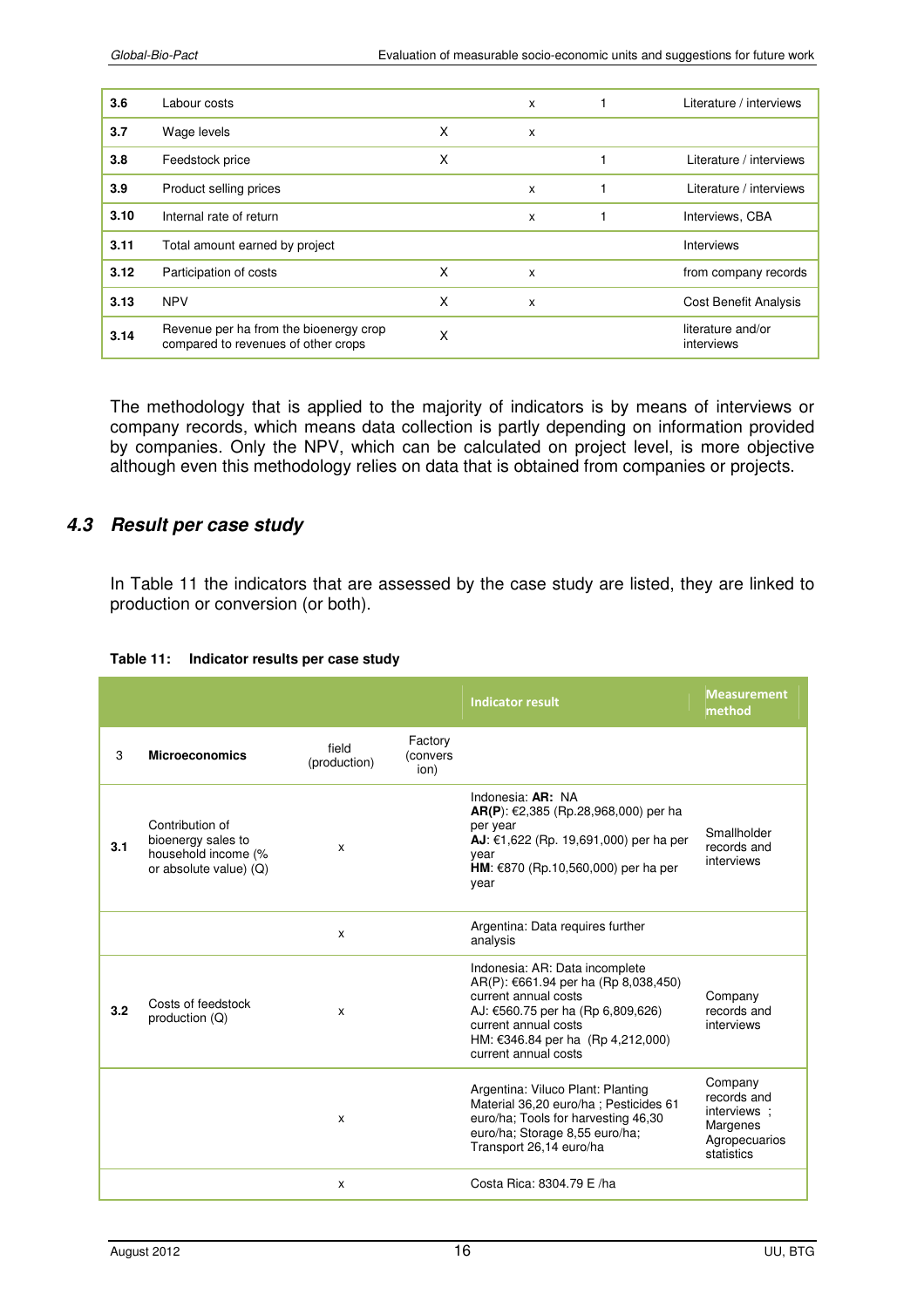| 3.3  | Costs of feedstock<br>conversion (Q)                                                |   | x | Indonesia: ARM: €16,384,624.23 (Rp<br>198,971,230,547) per year                                                                                                          |                                      |
|------|-------------------------------------------------------------------------------------|---|---|--------------------------------------------------------------------------------------------------------------------------------------------------------------------------|--------------------------------------|
|      |                                                                                     |   | x | Argentina: Plant XX : Electricity: 6<br>euro/ton of soy biodiesel; Feedstock:<br>198,93 euro/ton ; Labor 23 euro/ton ;<br>Citric acid: 1,61/ton; Methanol 7<br>euro/ton. | Company<br>records and<br>interviews |
|      |                                                                                     |   | X | Costa Rica: E 0.07 /                                                                                                                                                     |                                      |
| 3.4  | Project investments                                                                 | x | x | Brazil: US\$ 6 million for São Francisco<br>Mill                                                                                                                         |                                      |
|      |                                                                                     |   |   | Costa Rica: 20 M\$                                                                                                                                                       |                                      |
|      |                                                                                     |   | x | Canada: Pyrolysis: 21.1 million euro;<br>Pyrolysis: 687€/kW                                                                                                              | Interviews                           |
| 3.5  | Labour requirements                                                                 | x |   | Costa Rica: 1358.85 E/ha                                                                                                                                                 |                                      |
|      |                                                                                     |   | X | Costa Rica: 6 persons                                                                                                                                                    |                                      |
| 3.6  | Labour costs                                                                        |   | x | Canada: Production: €42,593<br>Administrative: €57,442                                                                                                                   | Literature /<br>interviews           |
| 3.7  | Wage levels                                                                         | x |   | Costa Rica: depending                                                                                                                                                    |                                      |
|      |                                                                                     |   | x | Costa Rica: depending                                                                                                                                                    |                                      |
| 3.8  | Feedstock price                                                                     | x |   | Canada: \$50-\$70 a tonne wood                                                                                                                                           | Literature /<br>interviews           |
|      |                                                                                     |   |   | Tanzania: between 0.08-0.16 USD/kg<br>jatropha seeds                                                                                                                     |                                      |
| 3.9  | Product selling prices                                                              |   | x | Canada: Ethanol: 553 euro / ton,<br>Lignin: 222-422 euro /ton, Pyrolysis oil:<br>23 euro / ton                                                                           | Literature /<br>interviews           |
| 3.10 | Internal rate of retun                                                              |   | x | Canada: 25%                                                                                                                                                              | <b>Interviews</b>                    |
| 3.11 | Total amount earned<br>by project                                                   |   |   | Tanzania: 2,560 kg seeds collected by<br>women group in 2009 (*0.08-0.29<br>USD/kg                                                                                       | <b>Interviews</b>                    |
| 3.12 | Participation of costs                                                              | x | Χ | Brazil (?)                                                                                                                                                               | from company<br>records              |
| 3.13 | <b>NPV</b>                                                                          | x | X |                                                                                                                                                                          | <b>Cost Benefit</b><br>Analysis      |
| 3.14 | Revenue per ha from<br>the bioenergy crop<br>compared to revenues<br>of other crops | x |   | Mali: 110-340 euro/ha for jatropha and<br>110-150 euro/ha for rice production                                                                                            | literature and/or<br>interviews      |

No information was found on wage levels, and only the case study in Indonesia was able to find information on the contribution to household income. Also data on NPV or IRR of projects was not obtained. Only the costs of feedstock production and conversion seems more easy to obtain.

## *4.4 Evaluation of indicators – gaps*

Because the impact on micro-economics is so project specific, the indicators have to be assessed for each project. Sometimes, if a proper business plan is publically made available, acquiring the IRR or NPV of a project could be rather easy. However, in reality the exact cost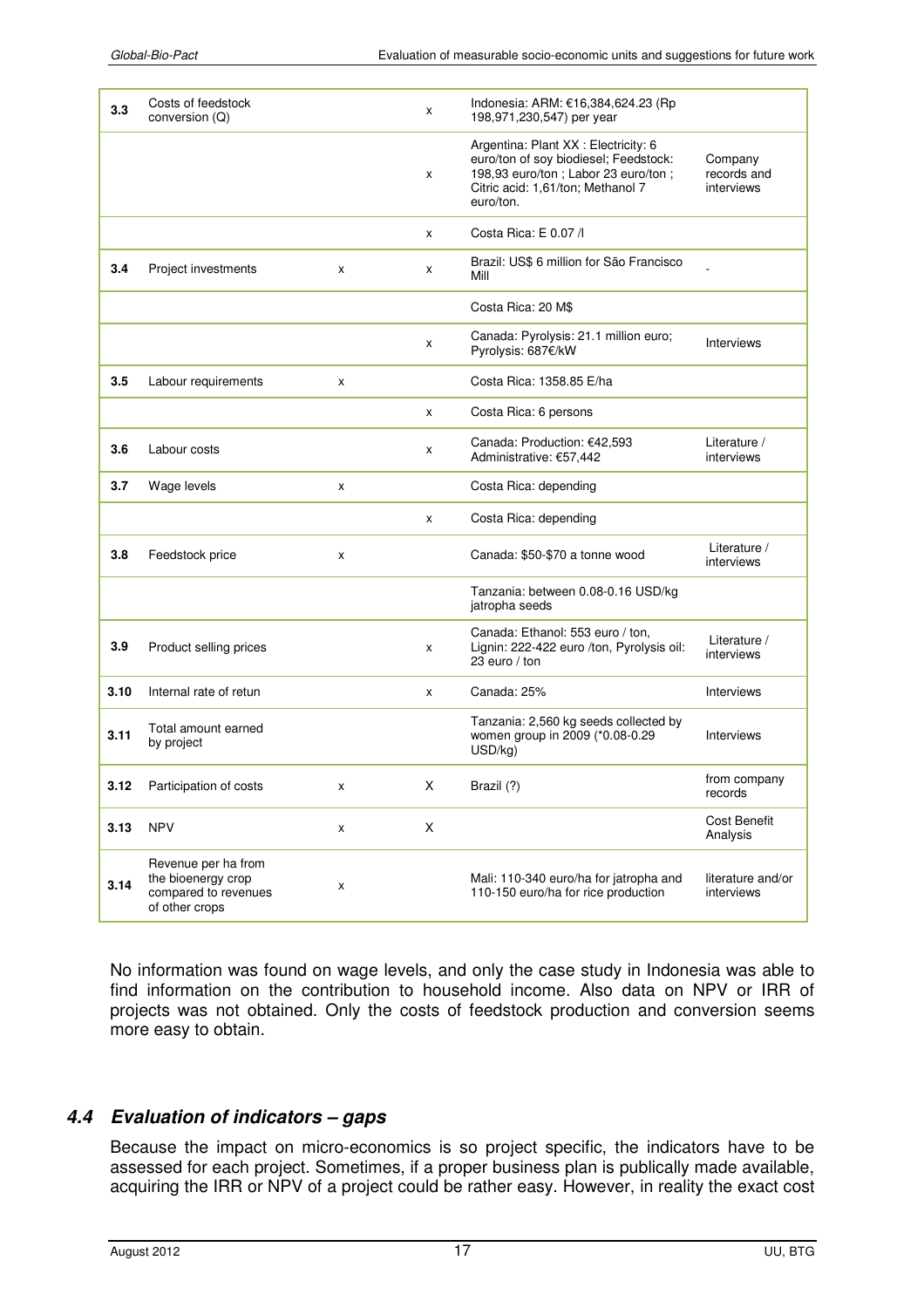figures might be different than the planned ones, and obtaining this type of data is very time consuming.

The revenue per ha for a certain bioenergy crop (indicator 3.14) can give a good indication of potential profits for farmers or plantation companies, especially if compared to other crops.

Wage levels and product selling prices relate directly to a certain business model and projected profits.

The distribution of profits is an important theme, both on project level and for smallholders. Wage levels, minimum wages, possibly gender disaggregated wage data but also the ratio of profits that stay in a country or goes abroed, could assist in assessing distribution.

The contribution of the bioenergy project to household income, as identified by the studies is also important, although this does not give information about other (potentially more profitable) opportunities (or the lack thereof).

# **5 Theme 4: Employment generation**

#### *5.1 Specific issues per case study*

Due to the large differences between countries and feedstocks there are some specific issues that ideally would have to be taken into account See Table 2.

| <b>Feedstock or country</b> | <b>Issues</b>                         |
|-----------------------------|---------------------------------------|
| Soy diesel, Argentina       | $\overline{\phantom{a}}$              |
| Ethanol, Brazil             | $\overline{\phantom{0}}$              |
| Jatropha, Mali, Tanzania    | Wage levels                           |
| Palm oil, Indonesia         | Wage levels                           |
| Wood residues, Canada       | Employment in forest sector decreases |

**Table 12: Specific issues per feedstock or country identified by the case studies** 

## *5.2 Indicators identified by the case studies*

The table below shows what indicators were identified related to the subject of employment and poverty reduction. The importance level (high/low) was indicated by the case study partners. Especially the wage levels and employment generation on local level is seen as important indicators. All indicators are quantitative, but information on employment of the biofuel sector on regional and national level is not always easy to access. On company level, interviews combined with company records will usually result in the required data.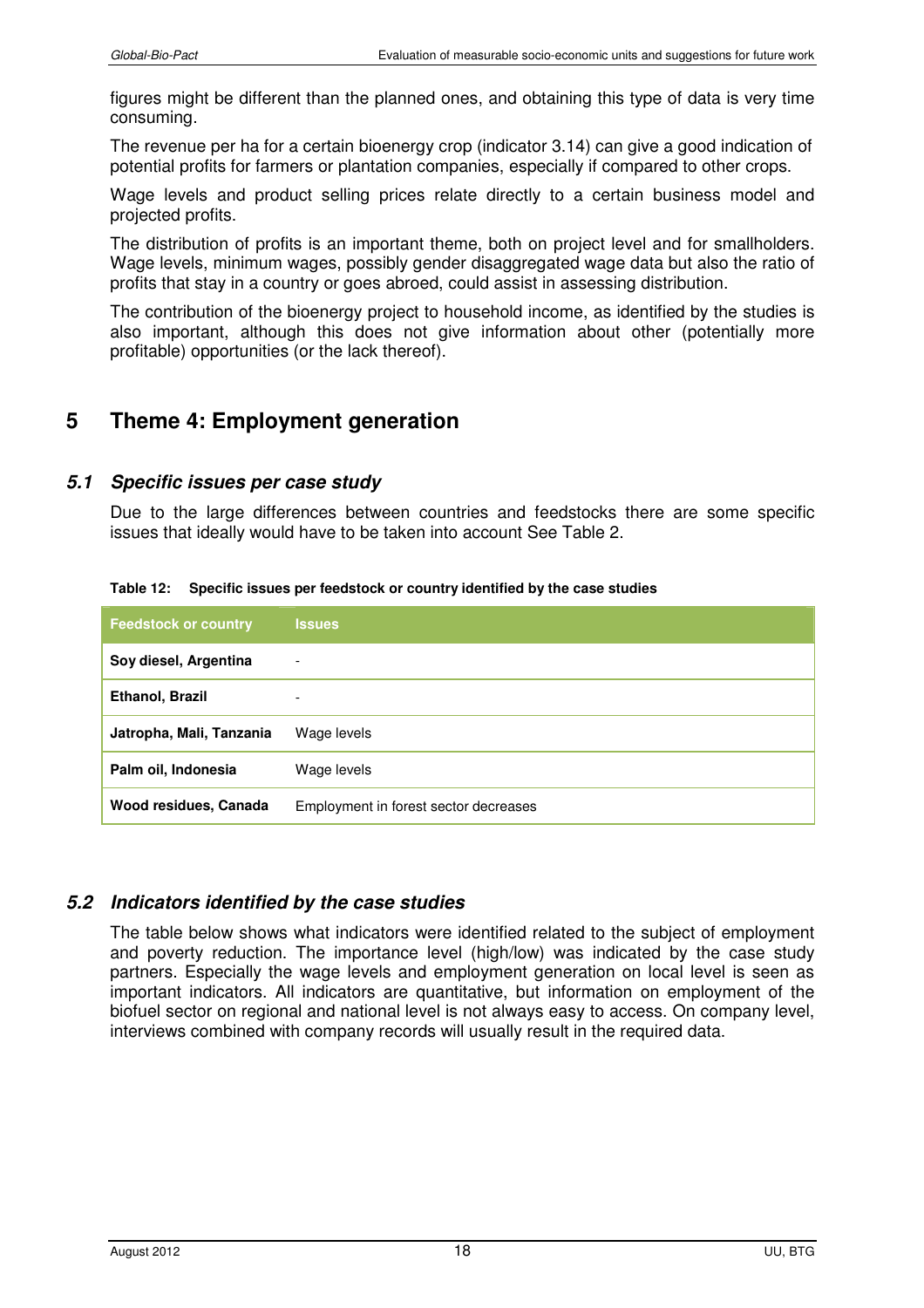| 4    | <b>Employment indicators</b>                                                                                           | Quantitative<br>(Qn) or   | <b>Measurement method</b>             |             | <b>Importance</b> |  |
|------|------------------------------------------------------------------------------------------------------------------------|---------------------------|---------------------------------------|-------------|-------------------|--|
|      |                                                                                                                        | <b>Qualitative</b><br>(Q) |                                       | <b>High</b> | Low               |  |
| 4.1  | Employment generation on national level                                                                                | Qn                        | Statistics, literature (if available) | 2           | 3                 |  |
| 4.2  | Employment generation on regional level                                                                                | Qn                        | Statistics, literature (if available) | 2           | 3                 |  |
| 4.3  | Employment generation on local level                                                                                   | Qn                        | Company records and interviews        | 3           | 2                 |  |
| 4.4  | Ratio of fixed contract:<br>casual/daily<br>workers                                                                    | Qn                        | Company records and interviews        | 1           | 1                 |  |
| 4.5  | Wage levels (including casual workers)<br>compared to minimum wages                                                    | Qn                        | Company records and interviews        | 3           | 0                 |  |
| 4.6  | Educational level required                                                                                             | Qn                        | Company records and interviews        | 0           | $\mathbf{1}$      |  |
| 4.7  | Job growth rate                                                                                                        | Qn                        | <b>Statistics</b>                     | 0           | 1                 |  |
| 4.8  | Average age                                                                                                            | Qn                        | Sector level labour statistics        | 1           |                   |  |
| 4.9  | Number of unjustified dismissals / end of<br>contracts / resignations                                                  | Qn                        | Sector level labour statistics        | 1           |                   |  |
| 4.10 | Participation of different races                                                                                       | Qn                        | Sector level labour statistics        |             | 1                 |  |
| 4.11 | Wages at farm/company compared to<br>in traditional activities<br>wages<br>(like)<br>charcoal making, food production) | Qn                        | Interviews & analysis                 | 1           |                   |  |
| 4.12 | Wage levels sufficient to buy food and<br>other household needs?                                                       | Qn?                       | Interviews & analysis                 | 1           |                   |  |
| 4.13 | Mandays used in the biofuel activities by<br>family labour at local level.                                             | Qn                        | Interviews & analysis                 | 1           |                   |  |
|      | Threshold: Sufficient time left to grow<br>own food (in case wages too low to buy<br>all food)                         |                           |                                       |             |                   |  |

#### **Table 13: Overview of employment indicators as identified by case study reports**

## *5.3 Result per case study*

Table 14 shows examples of indicator results. Except employment generation on national and regional level, the results are quantified. The wage levels can be compared to minimum wages and are an indicator with a threshold. The other indicators have informative qualities, and can be used as inputs for impact assessments.

#### **Table 14: Indicator results per case study**

| #   | <b>Indicator description</b><br>Q: Quantitative<br>O: Other | Indicator result*                                                                                                               | <b>Measurement method</b>                     |
|-----|-------------------------------------------------------------|---------------------------------------------------------------------------------------------------------------------------------|-----------------------------------------------|
| 4.1 | Employment generation<br>on national level (Q)              | Ind: no accurate data available<br>Arg: Ind: no accurate data available<br>Ca: X direct jobs, y indirect jobs; z temporary jobs | Ca: statistics of forest sector in<br>general |
| 4.2 | Employment generation<br>on regional level (Q)              | Ind: no accurate data available                                                                                                 |                                               |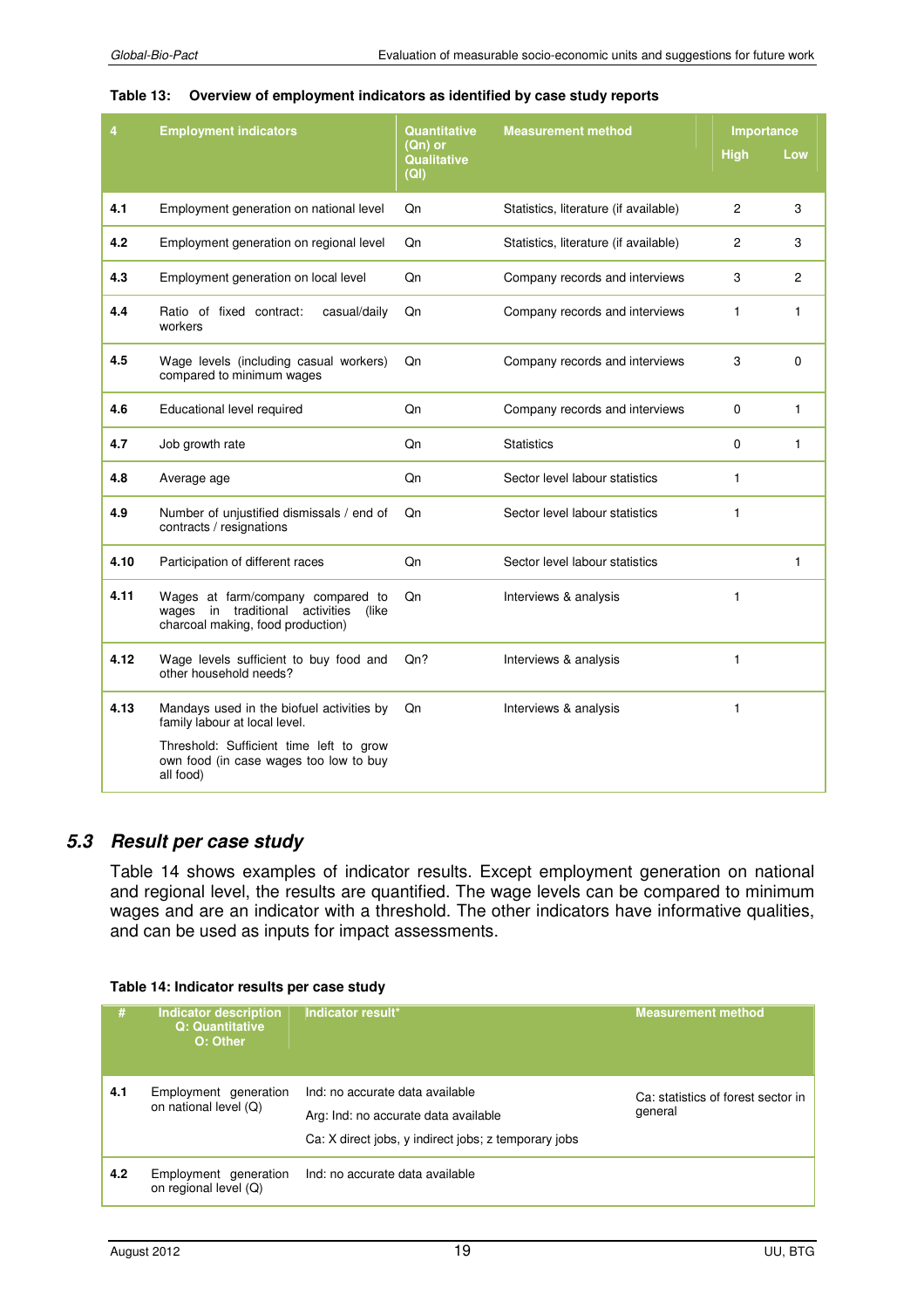|      |                                                                                                                                                                                                 | Ind: no accurate data available                                                                                                                                 |                                                                                         |
|------|-------------------------------------------------------------------------------------------------------------------------------------------------------------------------------------------------|-----------------------------------------------------------------------------------------------------------------------------------------------------------------|-----------------------------------------------------------------------------------------|
|      |                                                                                                                                                                                                 | Ca: X direct jobs, y indirect jobs; z temporary jobs                                                                                                            | Ca: statistics of forest sector in<br>general                                           |
|      |                                                                                                                                                                                                 | TZ: estimated x smallholder farms                                                                                                                               | TZ:                                                                                     |
| 4.3  | Employment generation                                                                                                                                                                           | Ind: Site x: 72 jobs                                                                                                                                            | Ind: company records and<br>interview                                                   |
|      | on local level (Q)                                                                                                                                                                              | Arg: Plant x: 71 workers                                                                                                                                        | Arg: company records and                                                                |
|      |                                                                                                                                                                                                 | Ca: X direct jobs, y indirect jobs; z temporary jobs                                                                                                            | interview<br>Ca: literature/interviews                                                  |
|      |                                                                                                                                                                                                 | TZ: x jobs in factory                                                                                                                                           |                                                                                         |
| 4.4  | Ratio of fixed contract:                                                                                                                                                                        | Ind: Plant x: all casual labour                                                                                                                                 | Ind: company records and<br>interview                                                   |
|      | casual/daily workers (Q)                                                                                                                                                                        | TZ: x jobs family labour, x days/year                                                                                                                           |                                                                                         |
| 4.5  | Wage levels (including<br>casual workers (Q)                                                                                                                                                    | Ind: Site X: Average wages for implementation workers<br>per month - €90.75 (Rp. 1,102,054) with an additional<br>€51.99 (Rp. 631,328) in overtime and benefits | TZ: ?<br>Ind: company records and<br>interview<br>Arg: company records and<br>interview |
|      |                                                                                                                                                                                                 | Arg: Plant X: Unskilled labor 6.66 euro/hourSemi-skilled<br>labor 10.38 euro/hour; Skilled labor 11.25 euro/hour                                                | Ca: literature<br><b>Br: Statistics</b><br>TZ: interviews                               |
|      |                                                                                                                                                                                                 | Br: x Euro/month                                                                                                                                                |                                                                                         |
|      |                                                                                                                                                                                                 | TZ: x Tshs, which is above minimum wage                                                                                                                         |                                                                                         |
| 4.6  | <b>Educational level</b><br>required (Q)                                                                                                                                                        | Ind: 8 management positions, 15 skilled and 49 unskilled<br>jobs)                                                                                               | Ind: company records and<br>interview<br>Arg: company records and                       |
|      |                                                                                                                                                                                                 | Arg: 2 unskilled; 38 semi-skilled and 31 skilled                                                                                                                | interview<br>Ca: interviews                                                             |
|      |                                                                                                                                                                                                 | Ca: 11 jobs community college level; 5 jobs university<br>level                                                                                                 | Mali: company info.                                                                     |
|      |                                                                                                                                                                                                 | Mali: x farmers, x seaonal workers, x skilled workers                                                                                                           |                                                                                         |
| 4.7  | Job growth rate                                                                                                                                                                                 | Ca: decrease of 3.9-9.9%                                                                                                                                        | Ca: forest sector in general                                                            |
|      |                                                                                                                                                                                                 | Mali: x new jobs by jatropha project y                                                                                                                          | Mali: company info.                                                                     |
| 4.8  | Average age                                                                                                                                                                                     | Br: 35.4 years old                                                                                                                                              | <b>Br: RAIS Statistics</b>                                                              |
| 4.9  | Number of unjustified<br>dismissals<br>/ end of<br>contracts / resignations<br>(indication of seasonal<br>labour)                                                                               | Br: x compared to x active employees                                                                                                                            | <b>Br: RAIS Statistics</b>                                                              |
| 4.10 | Participation of different<br>races                                                                                                                                                             | Br:                                                                                                                                                             |                                                                                         |
| 4.11 | Wages at farm/company<br>compared to wages in<br>traditional activities (like<br>charcoal making, food<br>production)                                                                           | TZ: opportunity costs of being employed less than<br>forgone opportunity of charcoal production and some<br>other activities                                    | TZ: analysis                                                                            |
| 4.12 | Wage levels sufficient to<br>buy food and other<br>household needs?                                                                                                                             | TZ: not possible to meet all household needs                                                                                                                    | TZ: analysis                                                                            |
| 4.13 | Man days used in the<br>biofuel<br>activities<br>by<br>family labour at local<br>level.<br>Threshold:<br>Sufficient<br>time left to grow own<br>food (in case wages too<br>low to buy all food) | $TZ:$                                                                                                                                                           |                                                                                         |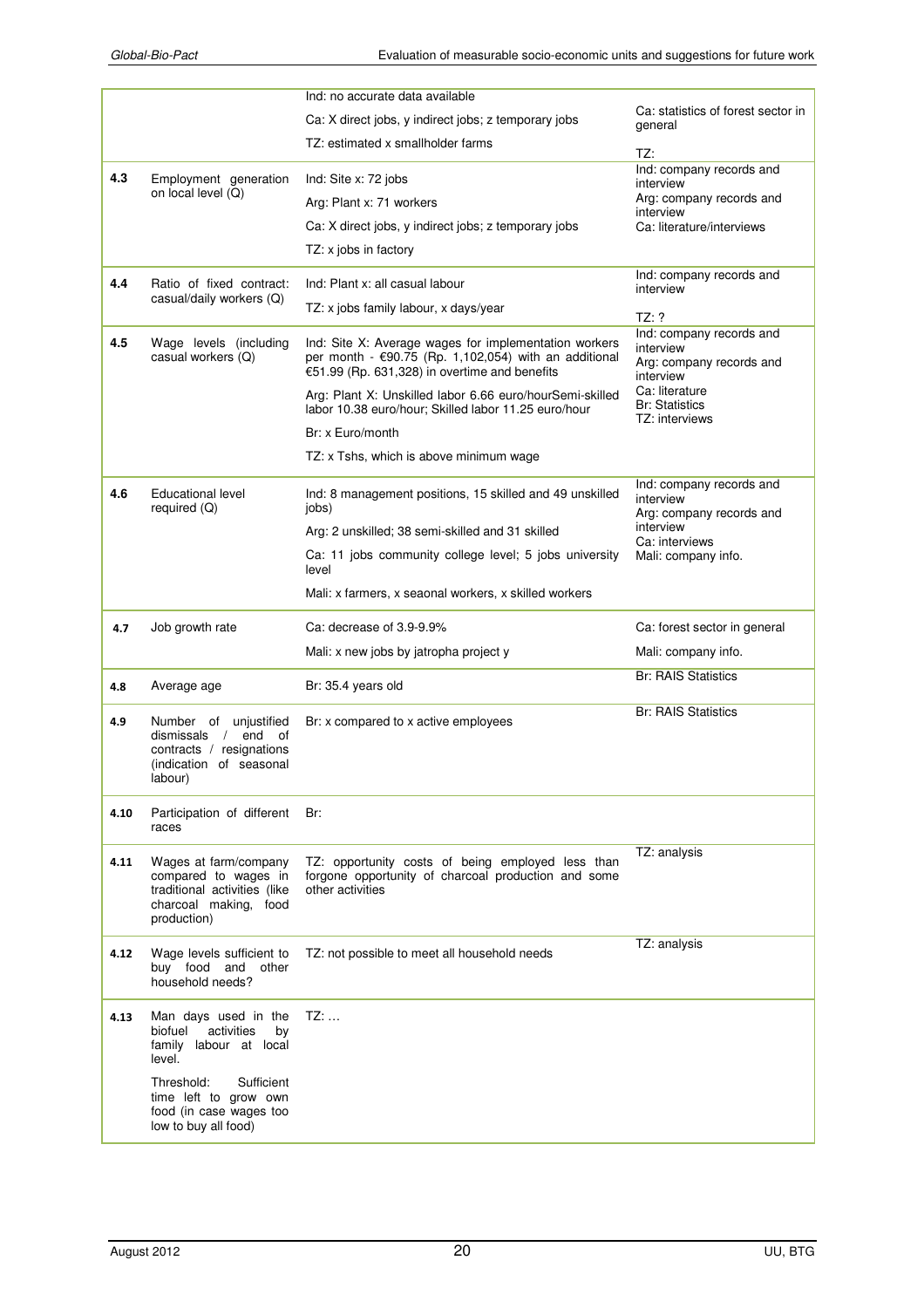### *5.4 Evaluation of indicators*

In ex ante impact assessments employment generation is often an important parameter; while in certification systems there is usually no criterion for the number of jobs to be created; the working conditions (see next section) and (minimum) wage levels are an issue though. It can be a challenge to measure minimum wage levels e.g. for contract workers that are paid by unit. Important other questions are: Can they live from their wage? Do they have the possibility to bargain? Do they get a contract?

Interesting is to observe that indicators need to be specified well: there could be a difference between the number of workers and the number of jobs (in fte). Also the categories of educational levels vary between the case studies (unskilled, semi-skilled, skilled labour versus more detailed educational level indications).

Initially the title of this theme was "employment generation and poverty reduction". It is observed that the issue of poverty reduction is not covered separately from employment generation and wage levels. It advised to investigate indicators related to poverty reduction in more detail, for instance by a broad social impact assessment. Poverty reduction could include social benefits and economic services in general: schools, infrastructure, etc. It is also interesting to monitor if women, indigenous and vulnerable groups benefit.

# **6 Theme 5: Working conditions**

## *6.1 Specific issues per case study*

Due to the large differences between countries and feedstocks there are some specific issues that ideally would have to be taken into account. See Table 2

| <b>Feedstock or country</b> | <b>Issues</b>                                    |
|-----------------------------|--------------------------------------------------|
| Soy diesel, Argentina       | ٠                                                |
| Ethanol, Brazil             | Labour conditions manual sugar cane harvesting   |
| Jatropha, Mali, Tanzania    | Rights of casual workers                         |
| Palm oil, Indonesia         |                                                  |
| Wood residues, Canada       | Forest sector traditionally relatively dangerous |

**Table 15: Specific issues per feedstock or country identified by the case studies** 

## *6.2 Indicators identified by the case studies*

Table 16 shows an overview of the working conditions related indicators as identified in the case studies. The right to collective bargaining and to be a member of a trade union is widely accepted as an important indicator. Furthermore many indicators are relevant for one country but less for another country. For instance, the indicator regarding compliance with child labour laws was not used by all case study countries since it is not a significant issue in part of these countries. Possibilities or retirement pension will only relevant in countries that have a pension system.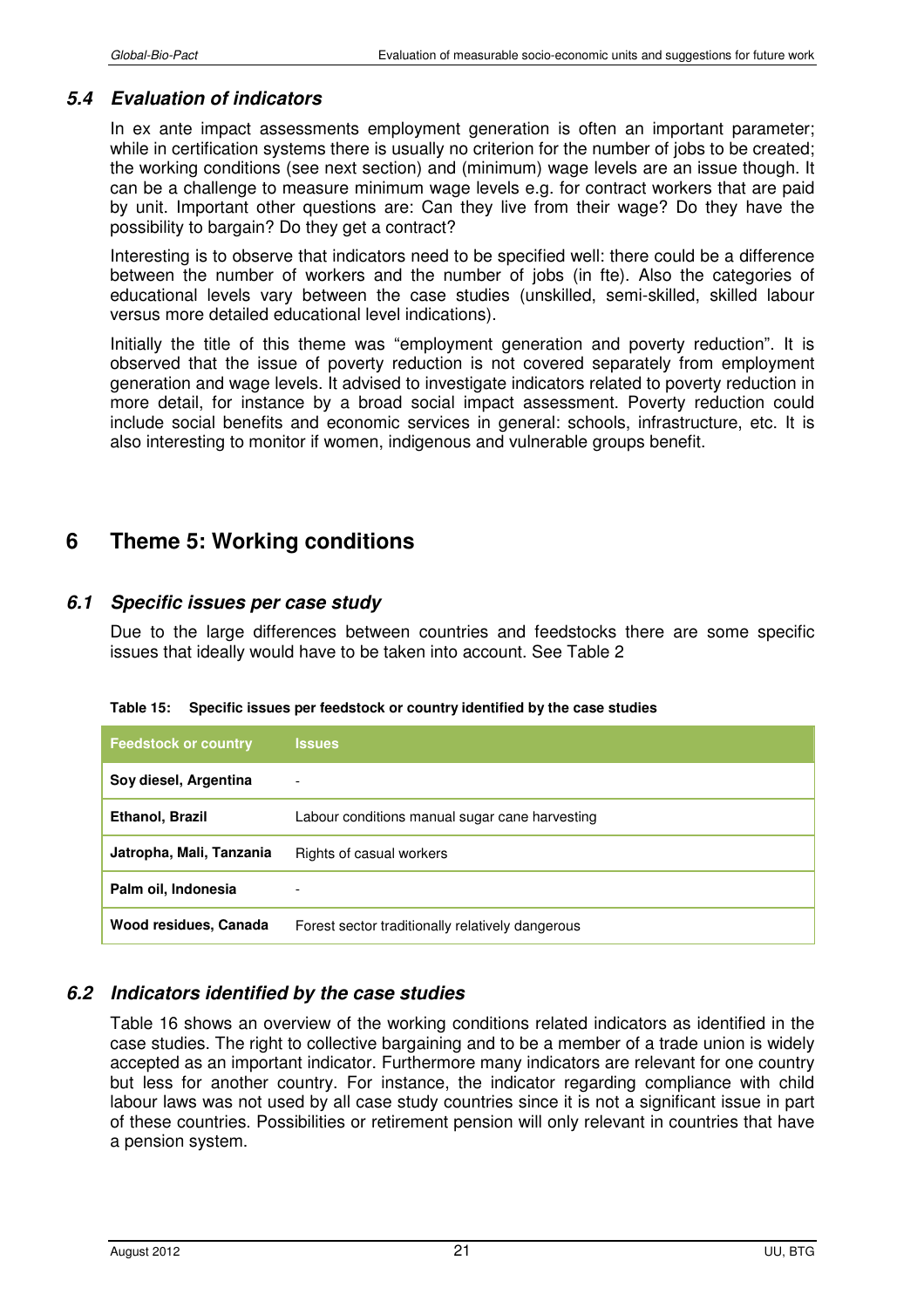#### **Table 16: Overview of working conditions related indicators as identified by case study reports**

|      | <b>Employment indicators</b>                                                                               | Quantitative                       | <b>Measurement method</b>                                                        | Importance     |              |
|------|------------------------------------------------------------------------------------------------------------|------------------------------------|----------------------------------------------------------------------------------|----------------|--------------|
|      |                                                                                                            | (Qn) or<br><b>Qualitative (QI)</b> |                                                                                  | <b>High</b>    | Low          |
| 5.1  | Maximal number of hours of work per<br>day                                                                 | Qn                                 | Workers' contracts, company<br>records and interviews                            | $\overline{c}$ |              |
| 5.2  | Right to collective bargaining / respecting<br>trade unions                                                | QI                                 | Company records and interviews<br>NGO monitoring records                         | 5              |              |
| 5.3  | Extent to which child labour laws /<br>minimum age are complied with.                                      | Qn                                 | Company records and interviews<br>NGO monitoring records                         | $\overline{c}$ |              |
| 5.4  | Number of work related accidents                                                                           | Qn                                 | Company records and interviews                                                   | 2              | $\mathbf{1}$ |
| 5.5  | Level of provision of Operational Safety<br>and health systems,<br>training<br>and<br>protective equipment | QI                                 | Company records and interviews                                                   | 3              | 1            |
| 5.6  | Extent to which legal requirements for<br>social security and accident insurance<br>are complied with      | QI                                 | Company records and interviews                                                   | 2              |              |
| 5.7  | Mode of transport to the fields                                                                            | QI                                 | Company records and interviews                                                   |                | 2            |
| 5.8  | Right of training/education                                                                                | QI                                 | Company records and interviews                                                   | $\mathbf{1}$   |              |
| 5.9  | Possibilities of retirement pension                                                                        | QI                                 | Company records and interviews                                                   |                | 1            |
| 5.10 | Rights of casual workers (social security,<br>medical assistance) compared to fully<br>employed workers    | QI                                 | <b>Interviews</b>                                                                | 1              |              |
| 5.11 | Right to understand the employment<br>contract                                                             | Ql                                 | Interviews,<br>language<br>employment<br>contract<br>versus<br>language employee | 1              |              |

#### *6.3 Result per case study*

Table 17 shows examples of indicator results of part of the case studies. Some indicators are difficult to measure; for instance the number of work related accidents is not always recorded, and the interviewed company owner might have its reservations towards answering this question. Regarding collective bargaining, it can be useful to distinguish between the firm's own employee association and third party trade unions.

|  | Table 17: Indicator results per case study |  |
|--|--------------------------------------------|--|
|--|--------------------------------------------|--|

| #   | <b>Indicator description</b>                                | <b>Indicator result</b>                                                                                                                                                                                | <b>Measurement method</b>            |
|-----|-------------------------------------------------------------|--------------------------------------------------------------------------------------------------------------------------------------------------------------------------------------------------------|--------------------------------------|
| 5.1 | Maximal number of hours of<br>work per day                  | Cr: 8 hours/day (9 hours is legal max)<br>TZ: 9 hours/day (8 hours is legal max)                                                                                                                       | Cr: contract and<br>interviews<br>TZ |
| 5.2 | Right to collective bargaining /<br>respecting trade unions | Ind: workers are reported part of trade union x; and<br>company does not impede workers' freedom of<br>association<br>Ar: workers reported part of trade unions<br>CR: no, firm's employee association | Company records and<br>interviews    |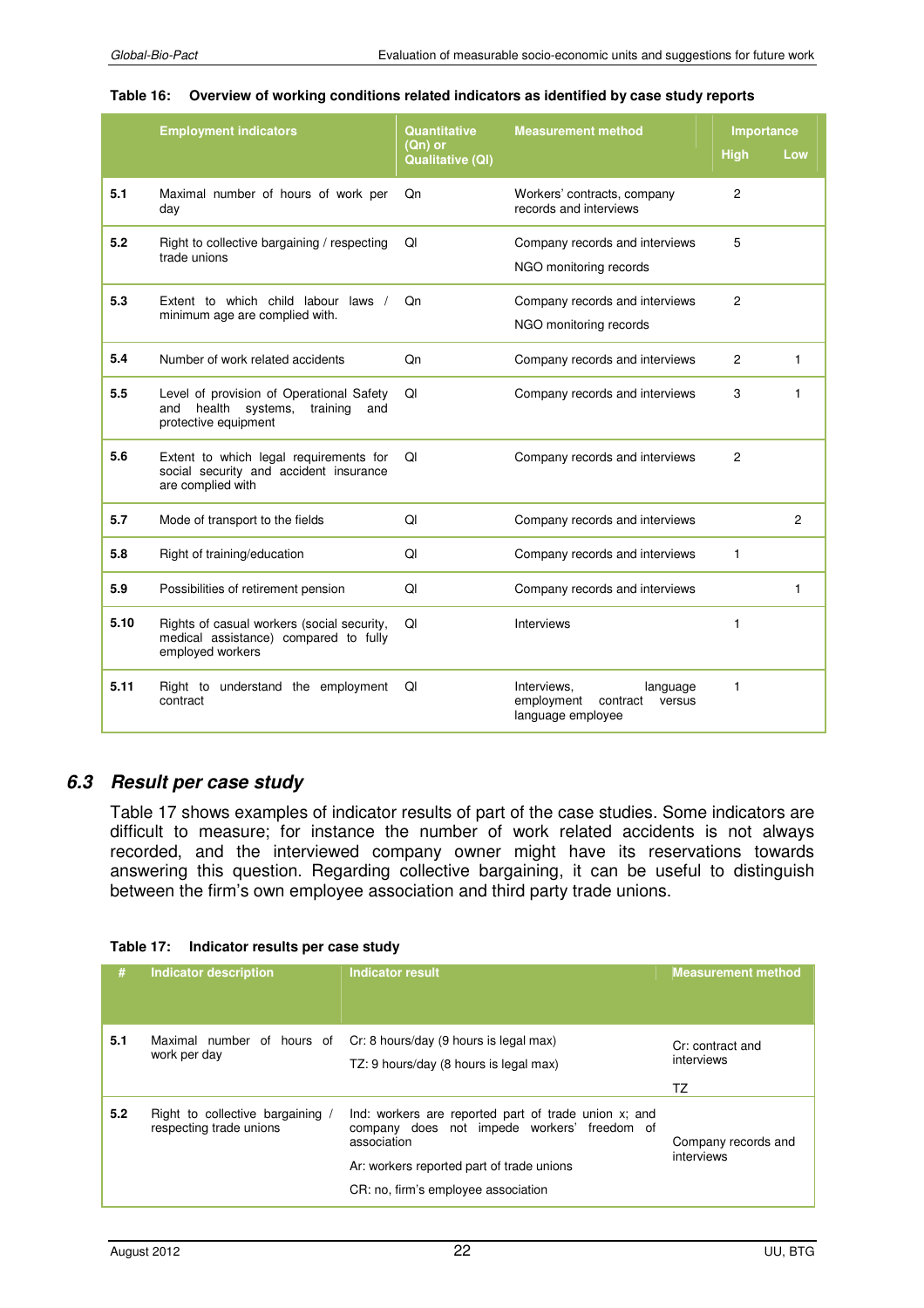|                                                                   |                                                                                                                     | Ca: possible internal and sector level                                                |                                   |
|-------------------------------------------------------------------|---------------------------------------------------------------------------------------------------------------------|---------------------------------------------------------------------------------------|-----------------------------------|
|                                                                   |                                                                                                                     | TZ: workers had no opportunity to establish workers<br>union                          |                                   |
| 5.3                                                               | Extent to which child labour laws<br>/ minimum age are complied<br>with.                                            | Ind: family farms / company reports no children are<br>employed                       | Company records and<br>interviews |
| 5.4                                                               | Number<br>of<br>work<br>related<br>accidents                                                                        | Ind: no data                                                                          | n.a.                              |
|                                                                   |                                                                                                                     | Ar: no data                                                                           |                                   |
|                                                                   |                                                                                                                     | Cr: none declared                                                                     |                                   |
| 5.5                                                               | Level of provision of Operational<br>Safety                                                                         | Ind: non provided / training provided                                                 | Company records and<br>interviews |
| and health systems,<br>training<br>and<br>protective<br>equipment | TZ: protective equipment a, b, c, provided, needed<br>equipment d, e and f not                                      |                                                                                       |                                   |
| 5.6                                                               | Extent<br>which<br>to<br>legal<br>requirements for social security                                                  | Ind: reporting that all legal requirements are complied<br>with                       | Company records and<br>interviews |
| and accident insurance<br>are<br>complied with                    |                                                                                                                     | Ar: all legal requirements complied with                                              |                                   |
| 5.7                                                               | Mode of transport to the fields                                                                                     | CR: Bus                                                                               | Company records and<br>interviews |
| 5.8                                                               | Right of training/education                                                                                         | Ca: company policy of 40 hours training per year for<br>each employee                 | Company records and<br>interviews |
| 5.9                                                               | <b>Possibilities</b><br>of<br>retirement<br>pension                                                                 | Ca: pension is possible                                                               | Company records and<br>interviews |
| 5.10                                                              | Rights of casual workers (social<br>security,<br>medical<br>assistance)<br>compared to fully<br>employed<br>workers | TZ: casual workers have no overhead costs, social<br>security and medical assistance. | Interviews                        |
| 5.11                                                              | understand<br>Right<br>the<br>to<br>employment contract                                                             | TZ: cases in which contracts are in English while<br>worker does not write/speak it.  | <b>Interviews</b>                 |

## *6.4 Evaluation of indicators*

Working conditions are an important issue in many existing certification systems. Bargaining, free access to trade unions and OSH are seen as important by the project partners. Obviously, the general public expects that environmentally sustainable goods like biofuels are produced in a socially acceptable way. Especially in the young and fast developing biofuels sector, it is very important to monitor if the local communities really benefit from this development and are not exploited.

Since working conditions are so important, this group of indicators has been developed in much detail. It is observed that the measurement method is very important. Interviews with company owners can be easily result in biased outcomes, stressing the important of professional third party auditing including interviews with workers.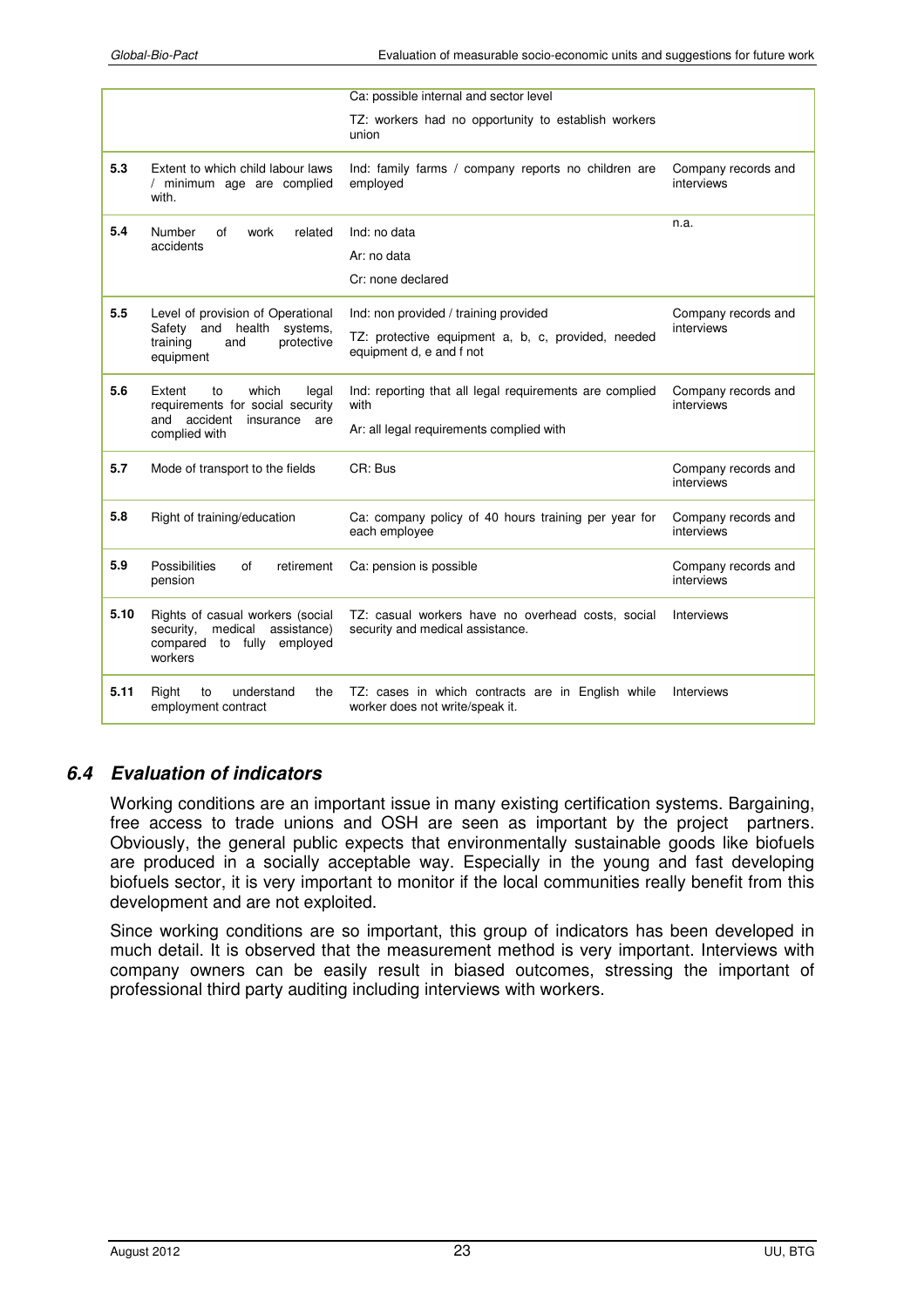# **7 Theme 6: Health issues**

#### *7.1 Specific issues per case study*

Due to the large differences between countries and feedstocks there are some specific issues that ideally would have to be taken into account. See Table 18.

| <b>Feedstock or country</b> | <b>Issues</b>                                                                                             |
|-----------------------------|-----------------------------------------------------------------------------------------------------------|
| Soy diesel, Argentina       | $\overline{\phantom{a}}$                                                                                  |
| Ethanol, Brazil             | When it comes to accidents and occupational diseases, sugar cane cultivation<br>uses to be a big concern. |
| Jatropha, Mali, Tanzania    | Risks associated with chemical use on large plantations                                                   |
| Palm oil, Indonesia         | ٠                                                                                                         |
| Wood residues, Canada       | Forest sector has high number of accidents                                                                |

#### *7.2 Indicators identified by the case studies*

Table 19 shows what indicators were identified related to health issues. The importance level (high/low) was indicated by the case study partners. The main health issues are accidents and occupational diseases. The most severe indicators are deaths and retirement due to labour accidents or labour related diseases. Other indicators are related to potential causes of long term health effects: like noise and dust emission levels etc. Although the indicators consider important issues, case study partners have indicated the issues often as "low". May this is because it is difficult to determine a threshold, as normally each accident is one too much. However, whether preventive health policies are in place or not could be checked and can be regarded as an important indicator.

| Table 19: Overview of indicators regarding health issues identified by case study reports |  |  |
|-------------------------------------------------------------------------------------------|--|--|
|                                                                                           |  |  |

| 6   | Indicators health issues                                                              | <b>Quantitative</b>                | <b>Measurement method</b>                                     | Importance     |     |
|-----|---------------------------------------------------------------------------------------|------------------------------------|---------------------------------------------------------------|----------------|-----|
|     |                                                                                       | (Qn) or<br><b>Qualitative (QI)</b> |                                                               | <b>High</b>    | Low |
| 6.1 | Number of workers reporting health<br>concerns related to agrochemical use            | Qn                                 | Company/health clinic records and<br>interviews               | $\overline{c}$ |     |
| 6.2 | Level of compliance with a given<br>for waste treatment and<br>standard<br>disposal   | Ql                                 | Company records                                               | 2              |     |
| 6.3 | Number of accidents during work, as<br>proportional to the total number of<br>workers | Qn                                 | National/regional: statistics<br>Local level: company records |                |     |
| 6.4 | Number of deaths during work, as<br>proportional to the total number of<br>workers    | Qn                                 | National/regional: statistics<br>Local level: company records |                |     |
| 6.5 | Number of retirements due to working                                                  | Qn                                 | National/regional: statistics                                 |                |     |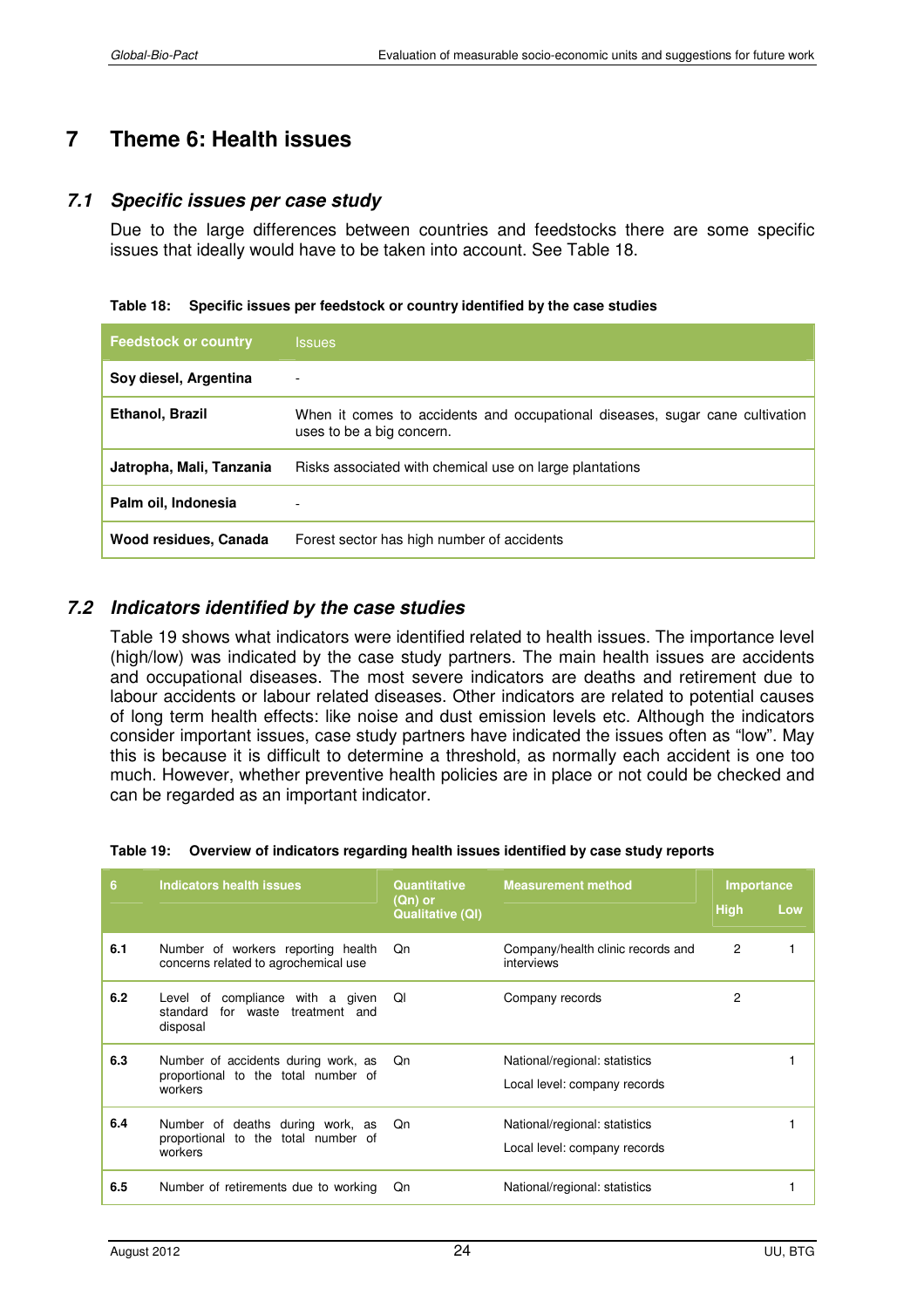|      | accidents, as proportional to the total<br>number of workers |    | Local level: company records                                                 |  |
|------|--------------------------------------------------------------|----|------------------------------------------------------------------------------|--|
| 6.6  | Benefits for disability and fatalities                       | Qn | Interviews and documentation                                                 |  |
| 6.7  | Health and safety policies                                   | ΩI | Company documentation and<br>interviews                                      |  |
| 6.8  | Noise above legal threshold                                  | Qn | Company records, permit related<br>documentation and interviews              |  |
| 6.9  | Risk of fire outbreak                                        | QI | Company records, permit related<br>documentation and interviews              |  |
| 6.10 | Risk of gas emissions                                        | Ql | Company records, permit related<br>documentation and interviews              |  |
| 6.11 | Number of staff with medical insurance                       | Qn | National level: statistics<br>Local: Company<br>records<br>and<br>interviews |  |

#### *7.3 Result per case study*

Table 20 shows the indicator results for some of the case studies. In Brazil statistics on accidents and deaths were available on sector level, providing useful insights. On company level, it can be difficult to obtain correct information from the involved companies, as the number of accidents of work related health issues is clearly not good advertisement.

#### **Table 20: Indicator results per case study**

| #   | <b>Indicator description</b>                                                                         | <b>Indicator result</b>                                                                                                                      | <b>Measurement method</b>                                             |
|-----|------------------------------------------------------------------------------------------------------|----------------------------------------------------------------------------------------------------------------------------------------------|-----------------------------------------------------------------------|
| 6.1 | Number of workers reporting health<br>concerns related to agrochemical use                           | Ind: no data provided / no data available<br>Arg: no cases reported                                                                          | Ind: company/health clinic<br>records and interviews                  |
| 6.2 | Level of compliance with a given<br>standard for waste treatment and<br>disposal                     | Ind: no data provided / no data available<br>Arg: full compliance                                                                            | Ind: company records<br>Arg: company records                          |
| 6.3 | Number of accidents during work, as<br>proportional to the total number of<br>workers                | Br: x accidents<br>Ca: x accidents own company and x<br>accidents with contractors                                                           | Br: x accidents with leave<br>of absence / x ambulance<br>attendances |
| 6.4 | Number of deaths during work, as<br>proportional to the total number of<br>workers                   | Br: regional level: x death due to labour<br>accident; x death due to traveling to<br>workplace; x deaths due to labour related<br>diseases. | Br: regional level: RAIS<br>statistics                                |
| 6.5 | Number of retirements due to working<br>accidents, as proportional to the total<br>number of workers | Br: x retirement due to labour related<br>diseases; x retirements due to labour<br>accident.                                                 | Br: regional level: RAIS<br>statistics                                |
| 6.6 | Benefits for disability and fatalities                                                               | Ca: x Euro                                                                                                                                   | Ca: literature                                                        |
| 6.7 | Health and safety policies                                                                           | Ca: Company x has an Occupational<br>health and safety policy                                                                                | Ca: interviews                                                        |
| 6.8 | Noise above legal threshold                                                                          | Ca: can be achieved with the right<br>countermeasures                                                                                        | Ca: interviews                                                        |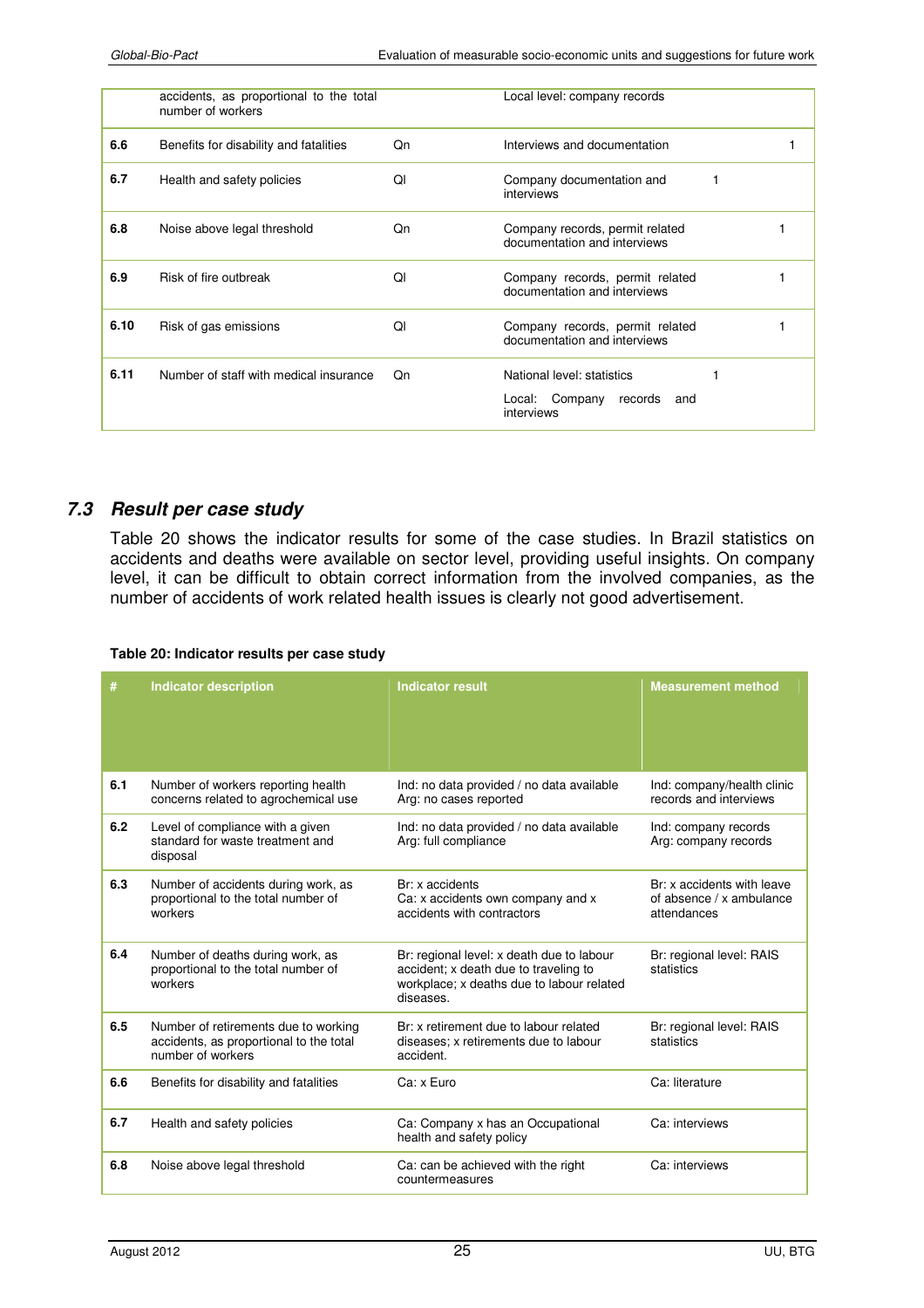| 6.9  | Risk of fire outbreak                  | Ca: Chance of dust explosion or fire in<br>machines. Right countermeasures are<br>taken. | Ca: interviews                                 |
|------|----------------------------------------|------------------------------------------------------------------------------------------|------------------------------------------------|
| 6.10 | Risk of gas emissions                  | Ca: Gas emissions are possible. Right<br>countermeasures are taken                       | Ca: interviews                                 |
| 6.11 | Number of staff with medical insurance | TZ: not measured                                                                         | TZ: data to be collected on<br>national level. |

#### *7.4 Evaluation of indicators*

Biomass supply in both agricultural and forest sector has potential health risks. Much of the risks are already known, since biofuels/bioproduct is actually another application of a product of existing activities in the agricultural or forest sector. Since these risks are known and health and safety measures usually described in (national) law, it is possible to check compliance with these regulations, rather than to work out indicators in further detail. This way existing regulations are enforced.

It is difficult to define a threshold for the number of accidents. The observation whether a company has a record system for accidents in place, is an indicator of the company's awareness and attention for this issue and can be included in a certification system.

Another observation is that company records of accidents are sometimes absent. Furthermore, it is observed that health risks are mainly focussed on company level impacts. Health impacts related to environmental impacts, for instance by air, soil and water pollution could be included as well.

## **8 Theme 7: Food issues**

#### *8.1 Specific issues per case study*

Due to the large differences between countries and feedstocks there are some specific issues that ideally would have to be taken into account, see Table 21.

| <b>Feedstock or country</b> | <b>Issues</b>                                                                 |
|-----------------------------|-------------------------------------------------------------------------------|
| Soy diesel, Argentina       | Soy is a food crop, Argentina is a food exporting country                     |
| Ethanol, Brazil, Costa Rica | Sugarcane is a food crop                                                      |
| Jatropha, Mali, Tanzania    | Jatropha is not edible, Tanzania and Mali are not food self-sufficient        |
| Palm oil, Indonesia         | Palm oil is used for other purposes than biofuels only (food, cosmetics etc.) |
| Wood residues, Canada       | Not edible, other market is paper industry                                    |

**Table 21: Specific issues per feedstock or country identified by the case studies** 

#### *8.2 Indicators identified by the case studies*

Table 22 shows the 10 indicators on food security that are identified by the case studies. The indicators describe impacts on different levels, local, regional or national.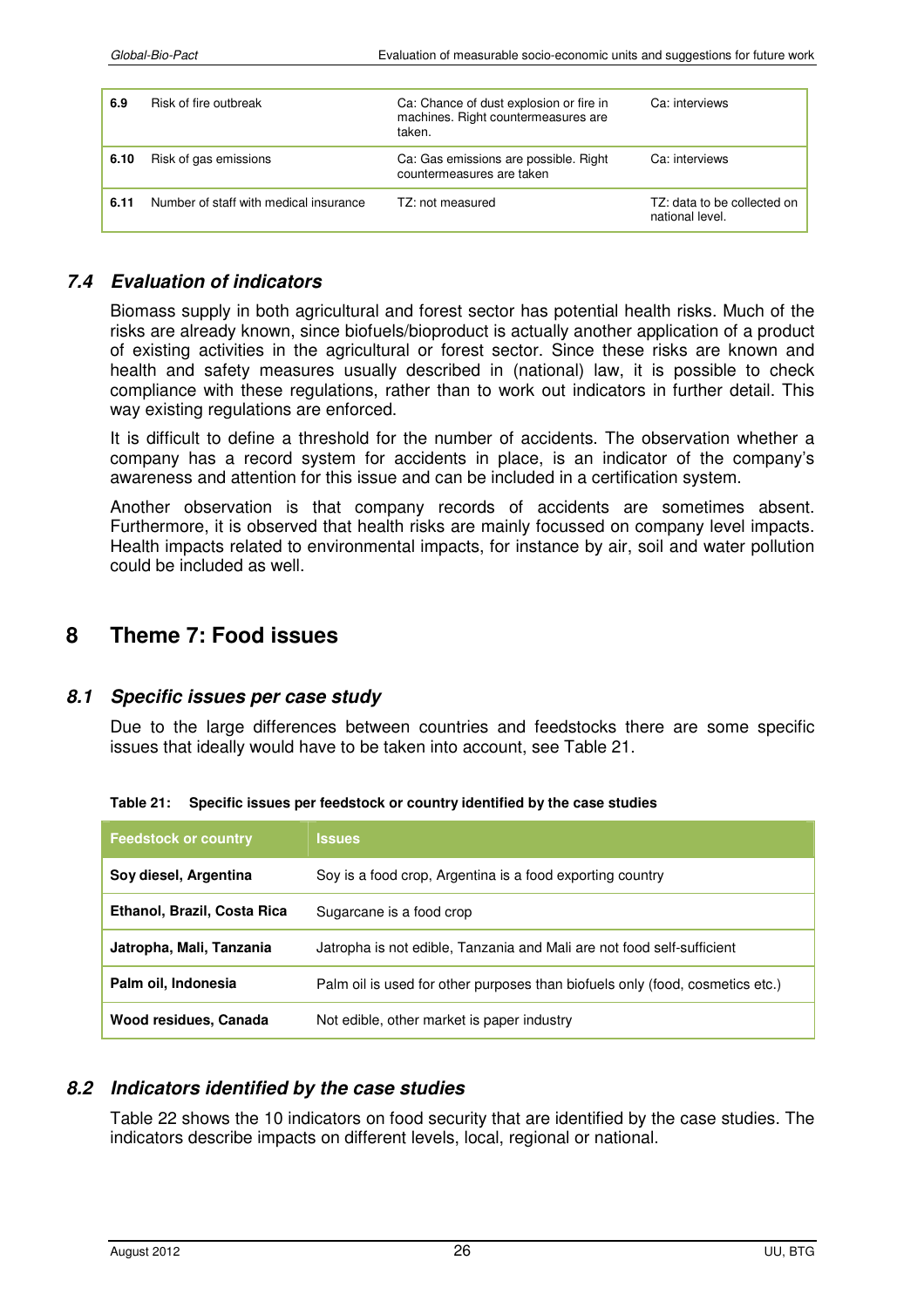|  | Table 22: Overview of food security related indicators as identified by case study reports |
|--|--------------------------------------------------------------------------------------------|
|--|--------------------------------------------------------------------------------------------|

| #    | Indicator description<br><b>Q: Quantitative</b><br>O: Other |              | <b>Indicator</b><br>significance | Measurement method        |  |
|------|-------------------------------------------------------------|--------------|----------------------------------|---------------------------|--|
|      |                                                             |              | Low                              |                           |  |
|      |                                                             |              |                                  |                           |  |
| 7    | <b>Food issues</b>                                          |              |                                  |                           |  |
| 7.1  | Conversion rates of food producing land                     | $\mathbf{1}$ | $\mathbf{1}$                     | Statistics and literature |  |
| 7.2  | Poverty rates                                               | $\mathbf{1}$ | $\overline{2}$                   | <b>Statistics</b>         |  |
| 7.3  | % of household income spent on food                         |              | 1                                | <b>Statistics</b>         |  |
| 7.4  | Percentage of undernourished<br>children/people             | $\mathbf{1}$ |                                  | <b>Statistics</b>         |  |
| 7.5  | Calories per capita                                         |              | $\mathbf{1}$                     | <b>Statistics</b>         |  |
| 7.6  | Protection programmes                                       | $\mathbf{1}$ |                                  | <b>Interviews</b>         |  |
| 7.7  | Providing alternative for current practices                 |              | $\mathbf{1}$                     | Literature                |  |
| 7.8  | Food security index score                                   |              |                                  | <b>Statistics</b>         |  |
| 7.9  | Number of people that became food insecure                  |              |                                  | Interviews/surveys and    |  |
|      | due to bioenergy production                                 |              |                                  | statistics                |  |
| 7.10 | Quantity and type of food missing at the local<br>community |              |                                  | Interviews/surveys        |  |

Four indicators were identified as being of high importance:

- Conversion rates of food producing land
- Poverty rates
- Percentage of undernourished children/people
- Protection programmes

The indicator 'food security index score' already takes several issues into account. However, not many governments collect the data for this indicator.

## *8.3 Result per case study*

Table 23 shows some results per case study, although many of the values for the indicators could not be obtained.

| #   | <b>Indicator description</b>               | <b>Indicator result</b>                                                                                 | <b>Measurement method</b>                                                                             |
|-----|--------------------------------------------|---------------------------------------------------------------------------------------------------------|-------------------------------------------------------------------------------------------------------|
| 7.1 | Conversion rates of food<br>producing land | Indonesia: Data available requires further analysis                                                     | Ministry of Agrigulture data<br>(nat/reg scales) SEIA or<br>food security assessment<br>(local scale) |
|     |                                            | Canada: Not the case in Canada / BC except for<br>mushrooms, honey, berries etc. collected from forests | Literature                                                                                            |

#### **Table 23: Indicator results per case study**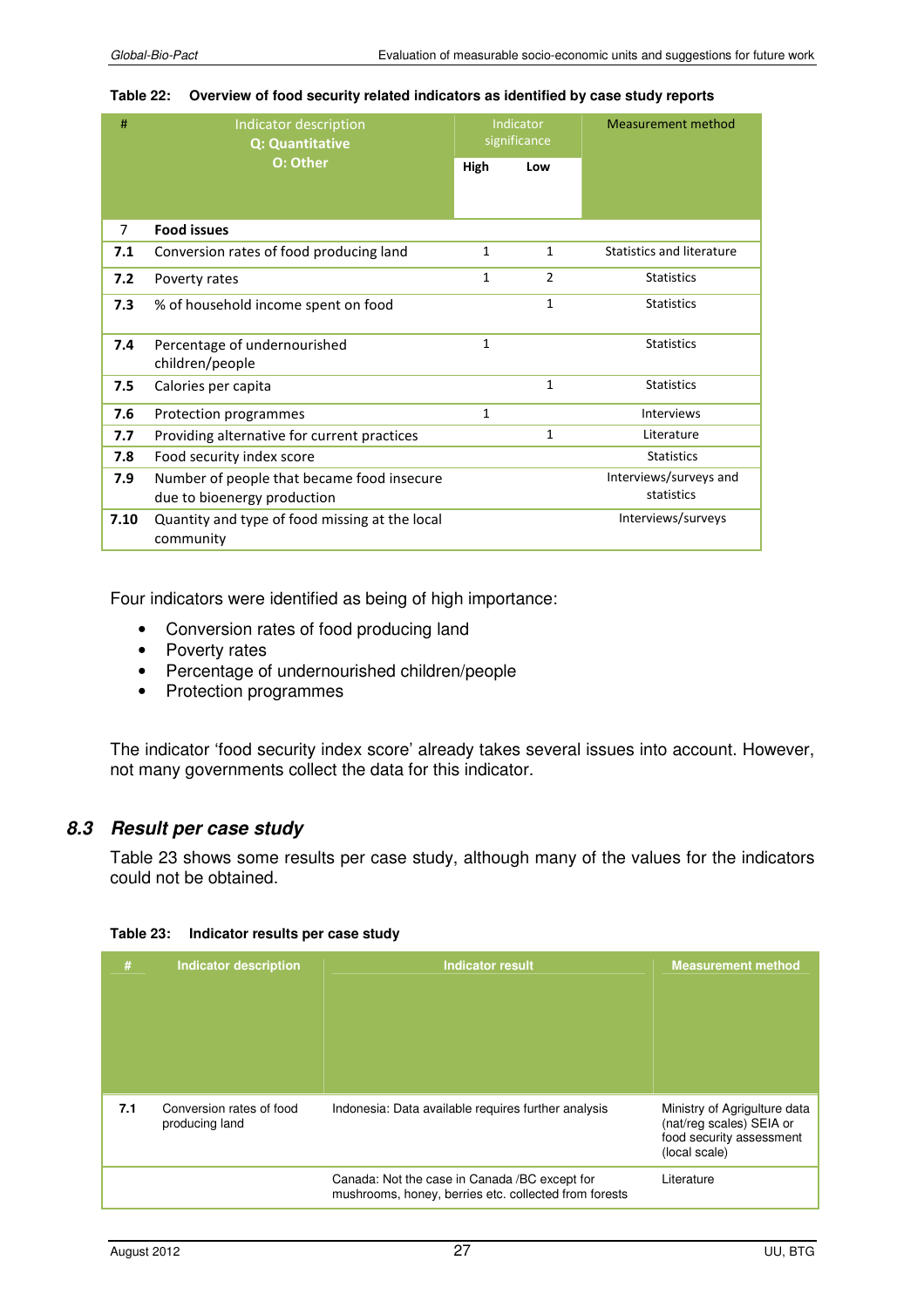|      |                                                                              | Tanzania                                                                                                                        |                                                           |
|------|------------------------------------------------------------------------------|---------------------------------------------------------------------------------------------------------------------------------|-----------------------------------------------------------|
| 7.2  | Poverty rates                                                                | Indonesia: NS: 11.51% in 2009                                                                                                   | statistics                                                |
|      |                                                                              | Argentina: Last available data: 11% in 2010                                                                                     | <b>Statistics</b>                                         |
| 7.3  | % of household income<br>spent on food                                       | Indonesia NS: average 63.2% of income spent on food<br>AJ: est 20% of income spent on food<br>HM: no data                       | BPS data (down to district<br>level). SEIA at local level |
| 7.4  | Percentage of<br>undernourished<br>children/people                           | Brazil: -                                                                                                                       |                                                           |
| 7.5  | Calories per capita                                                          | Brazil: -                                                                                                                       |                                                           |
| 7.6  | Protection programmes                                                        | Canada: Tembec protects biodiversity and water bodies.                                                                          | Interviews                                                |
| 7.7  | Providing alternative for<br>current practices                               | Canada: Conversion solves part of the problem,<br>because ethanol is now produced from wood instead of<br>agricultural products | Literature                                                |
| 7.8  | Impact on food security 1                                                    | Costa Rica: complementarity sugar - ethanol                                                                                     |                                                           |
| 7.9  | Impact on food security 2                                                    | Costa Rica: water use                                                                                                           |                                                           |
| 7.10 | Impact on food security 1                                                    | Costa Rica: soil pollution                                                                                                      |                                                           |
| 7.11 | Food security index score                                                    | Tanzania: Leguruki village scores 2.49                                                                                          |                                                           |
| 7.12 | Number of people that<br>became food insecure due<br>to bioenergy production | Tanzania                                                                                                                        |                                                           |
| 7.13 | Quantity and type of<br>foodstuff missing in the<br>local community          | Tanzania                                                                                                                        |                                                           |

Most of the indicators depend on (available) statistical data. The qualitative indicators such as type of foodstuff missing, cannot be quantified.

#### *8.4 Evaluation of indicator – gaps*

Some indicators combine a lot of information such as the indicator: Food security index score. The Global Food security index score is a dynamic quantitative and qualitative scoring model developed by the Economist Intelligence unit. It includes 25 unique indicators on 4 different categories; affordability, availability and quality and safety and will help to also identify some of the underlying reasons for food insecurity.

| <b>Global Food Security index</b> |                                                                                                                                                                                       |
|-----------------------------------|---------------------------------------------------------------------------------------------------------------------------------------------------------------------------------------|
| <b>Food affordability</b>         | Measures the ability of consumers to purchase food, their vulnerability to<br>price shocks, and the presence of programmes and policies to support<br>consumers when shocks occur.    |
| <b>Food availability</b>          | Measures the sufficiency of the national food supply, the risk of supply<br>disruption, national capacity to disseminate food, and research efforts to<br>expand agricultural output. |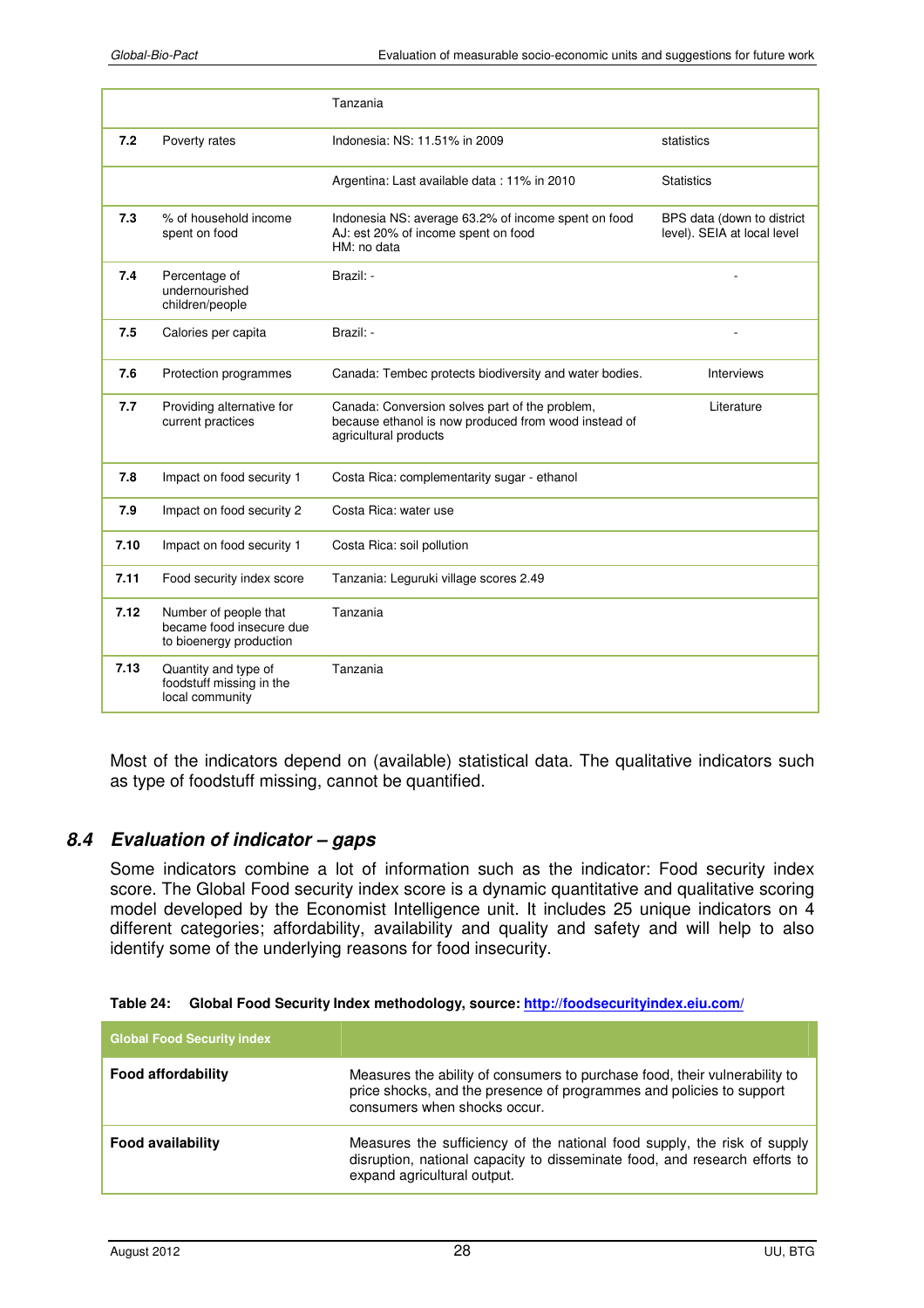| Food quality and safety | Measures the variety and nutritional quality of average diets, as well as |
|-------------------------|---------------------------------------------------------------------------|
|                         | the safety of food.                                                       |

Together with other indicators that are mentioned by the case studies, for example % of undernourished people, these indicators can give background information on the status of food security in a country. The link to bioenergy developments and their impact is however still not accurately showed.

Household level food expenditures data can be obtained by interviews, if this measure can be repeated it will become a performance indicator and in an area with biofuel development, part of this effect could possibly be liked to biofuel activities. Other performance indicators that can provide more information on the development of for example a region: yield developments of the 5 main staple crops (GBEP 2011).

Other indicators could be: previous land use (is agricultural land that was used for the cultivation of food crops converted into biofuel feedstock cultivation), food expenditures over time. A more qualitative measure but important is the perception of the local communities themselves, do they feel food insecure. This could be addressed in interviews or surveys.

Up to today there is no clear indicator for food security, since the concept food security is very complex and links to many different issues. Food security indexes are at the moment the best available indicators, combined with the more qualitative indicator whether people feel food secure, identified by the case studies.

# **9 Theme 8: Land use competition and conflicts**

## *9.1 Specific issues per case study*

Due to the large differences between countries and feedstocks there are some specific issues that ideally would have to be taken into account, see Table 25.

| <b>Feedstock or country</b>              | <b>Issues</b>                                                                                                                                                                                                                                                                                                                                                                                                                                   |
|------------------------------------------|-------------------------------------------------------------------------------------------------------------------------------------------------------------------------------------------------------------------------------------------------------------------------------------------------------------------------------------------------------------------------------------------------------------------------------------------------|
| Soy diesel, Argentina                    | Sharp increase in land prices. New models of land acquisition appear such as<br>investors that jointly purchase large plots of land.                                                                                                                                                                                                                                                                                                            |
| Ethanol,<br>Brazil, Costa<br><b>Rica</b> |                                                                                                                                                                                                                                                                                                                                                                                                                                                 |
| Jatropha, Mali, Tanzania                 | Customary land rights are very common. Land issues are already occurring not<br>related to biofuels.                                                                                                                                                                                                                                                                                                                                            |
| Palm oil, Indonesia                      | Large numbers of people in rural areas have no land, high levels of inequality in<br>the distribution of agricultural land, land ownership structure (stemming from<br>colonial system) has proved inflexible in responding to social changes. Lastly, lack<br>of transparency and complexity and confusion surrounding the legal framework<br>governing land rights. Also a lack of adequate legal recognition of customary rights<br>to land. |
| Wood residues, Canada                    |                                                                                                                                                                                                                                                                                                                                                                                                                                                 |

**Table 25: Specific issues per feedstock or country identified by the case studies**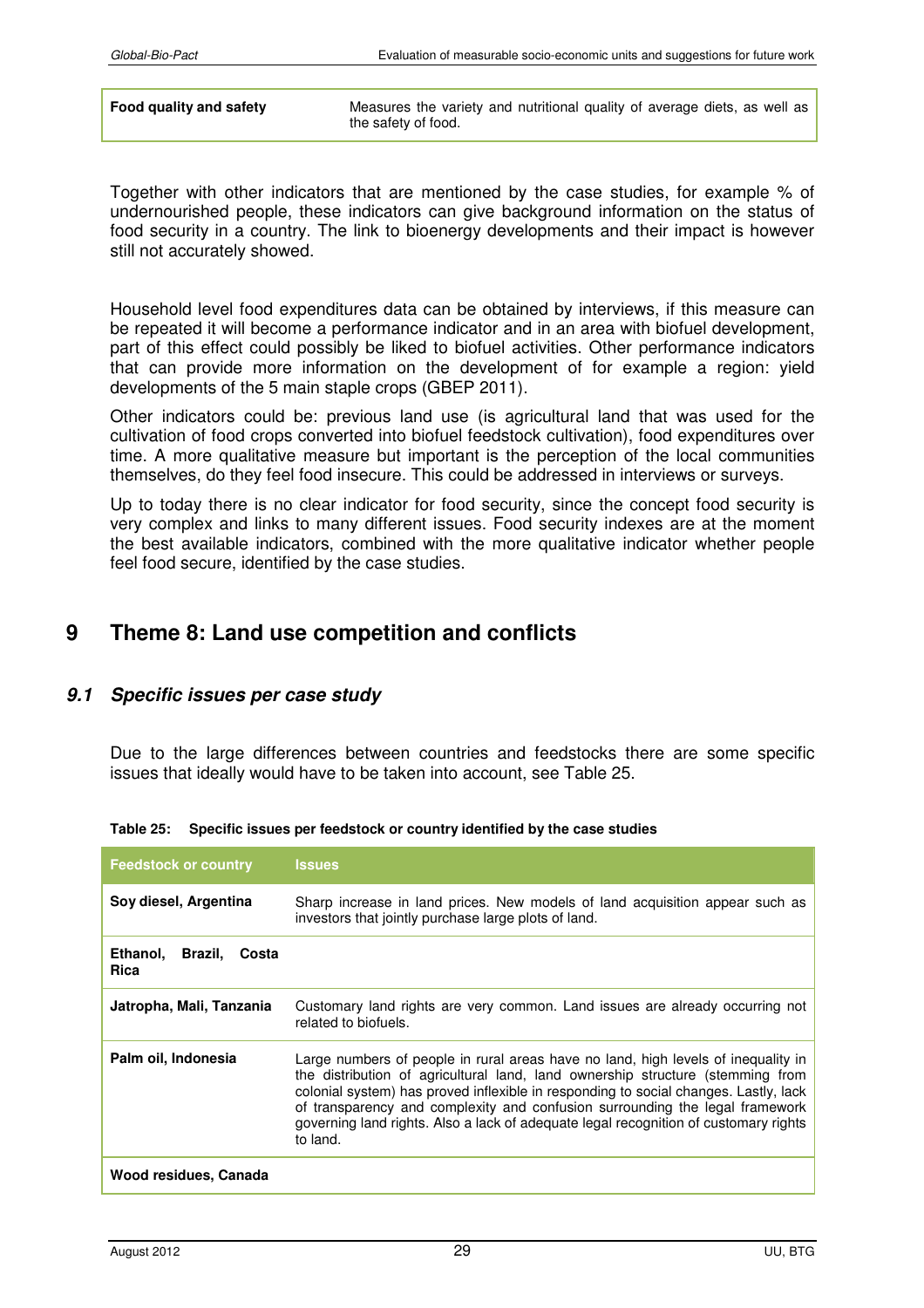## *9.2 Indicators identified by the case studies*

There are 16 indicators identified by the case studies, see Table 26.

| #    | <b>Indicator description</b><br>Q: Quantitative     | <b>Indicator</b><br>significance |              | <b>Measurement method</b>  |  |
|------|-----------------------------------------------------|----------------------------------|--------------|----------------------------|--|
|      | O: Other                                            | High                             | Low          |                            |  |
|      |                                                     |                                  |              |                            |  |
| 8    | Land use competition and conflicts                  |                                  |              |                            |  |
| 8.1  | The extent to which land acquisition                | $\mathbf{1}$                     | $\mathbf{1}$ | Company records and        |  |
|      | followed the correct legal process (O)              |                                  |              | community interviews.      |  |
| 8.2  | The extent to which community land rights           | 1                                | $\mathbf{1}$ | Company records and        |  |
|      | are determined and mapped (O)                       |                                  |              | community interviews       |  |
| 8.3  | The extent to which the principles of FPIC          | $\mathbf{1}$                     |              | Company records and        |  |
|      | are followed in dealings with local                 |                                  |              | community interviews.      |  |
|      | communities and indigenous peoples,                 |                                  |              |                            |  |
|      | including when handling disputes (O)                |                                  |              |                            |  |
| 8.4  | Number of conflicts due to biofuels                 |                                  | $\mathbf{1}$ |                            |  |
|      | expansion                                           |                                  |              |                            |  |
| 8.5  | Expansion area over other cops                      | $\mathbf{1}$                     |              |                            |  |
|      |                                                     |                                  |              |                            |  |
| 8.6  | Compensation payments                               |                                  |              |                            |  |
| 8.7  | Language of contracts                               |                                  |              |                            |  |
| 8.8  | Availability documentation for local<br>communities |                                  |              |                            |  |
| 8.9  | Lost rights to land                                 |                                  |              | interviews                 |  |
| 8.10 | Coherent land ownership structure                   | $\mathbf{1}$                     |              | Literature                 |  |
| 8.11 | Availability of treaties on land use issues         | 1                                |              | Interviews                 |  |
|      | with native local stakeholders                      |                                  |              |                            |  |
| 8.12 | Hectares of land suitable for bioenergy             |                                  |              | <b>National statistics</b> |  |
|      | production                                          |                                  |              |                            |  |
| 8.13 | Hectares under public land                          |                                  |              |                            |  |
| 8.14 | hectares under bioenergy cultivation                |                                  |              | National statistics        |  |
| 8.15 | development of land prices                          |                                  |              | <b>National statistics</b> |  |
| 8.16 | Area under bioenergy production as                  |                                  |              | <b>National statistics</b> |  |
|      | percentage of total planted area                    |                                  |              |                            |  |

|  | Table 26: Overview of land right related indicators as identified by case study reports |
|--|-----------------------------------------------------------------------------------------|
|--|-----------------------------------------------------------------------------------------|

There are many indicators identified, and many of them are considered of high importance by the case studies, which indicate that this theme is important. Some of the data for the indicators can be obtained from national statistics, such as the development of land prices and total cultivation area of bioenergy (relative to total area available for example). Other indicators are more quantitative such as lost rights to land (difficult to quantify) and the extent to which land acquisition followed the correct legal process. The data for these last two indicators have to be obtained from interviews with various stakeholders.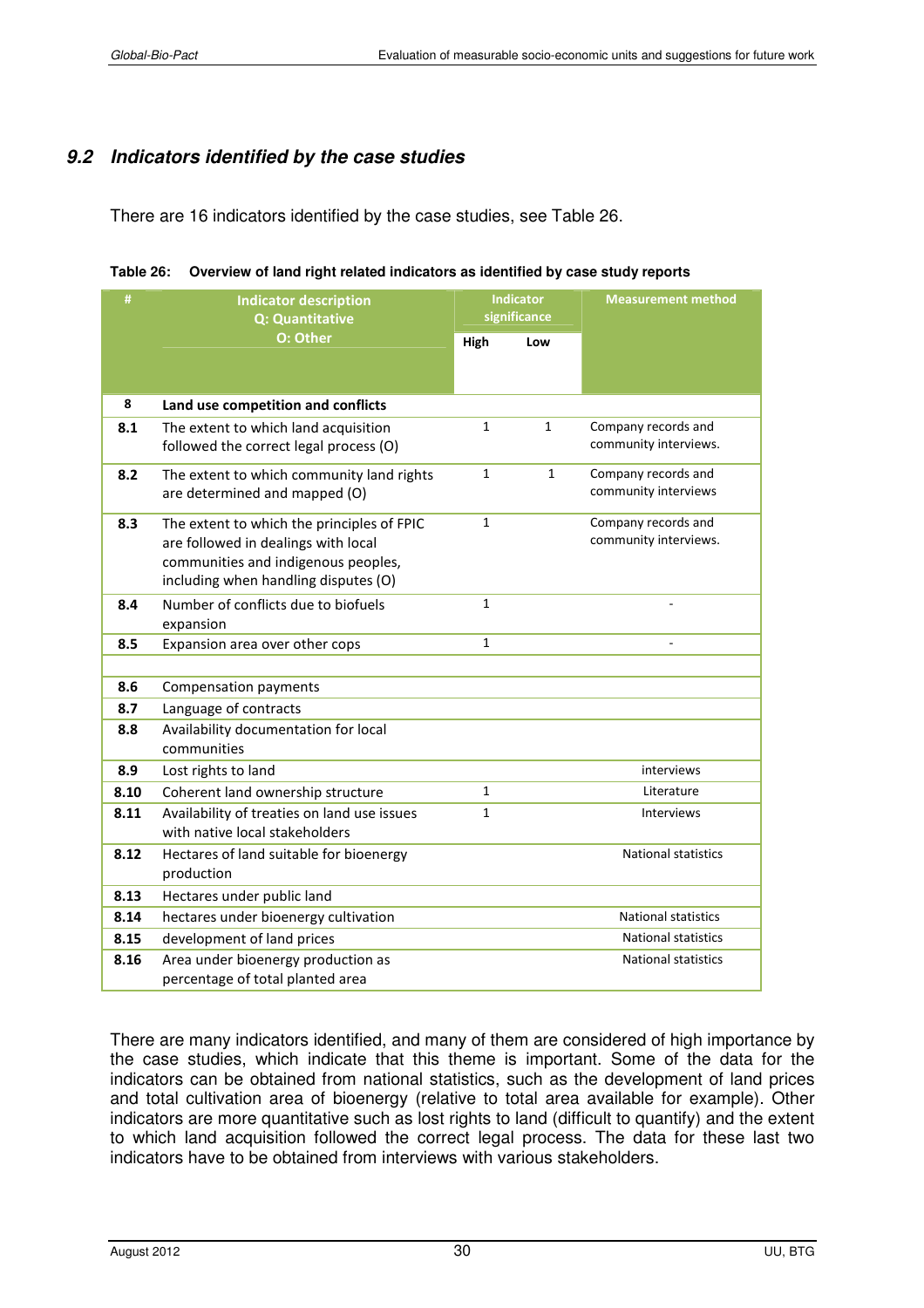# *9.3 Result per case study*

#### **Table 27: Indicator results per case study**

| #    | <b>Indicator description</b><br><b>Q: Quantitative</b><br>O: Other                                                                                                  | <b>Indicator result</b>                                                                                                                                | <b>Measurement method</b>                                   |
|------|---------------------------------------------------------------------------------------------------------------------------------------------------------------------|--------------------------------------------------------------------------------------------------------------------------------------------------------|-------------------------------------------------------------|
| 8.1  | The extent to which land acquisition<br>followed the correct legal process<br>(O)                                                                                   | Indonesia: AR: No data provided,<br>AR(P): NA, AJ: NA, HM: NA                                                                                          | Company records and<br>community interviews.<br><b>SEIA</b> |
|      |                                                                                                                                                                     | Argentina: Correct legal process was<br>followed                                                                                                       | Company records                                             |
| 8.2  | The extent to which community<br>land rights are determined and<br>mapped (O)                                                                                       | Indonesia: AR: No data provided,<br>AR(P): NA, AJ: NA, HM: NA                                                                                          | Company records and<br>community interviews.<br><b>SEIA</b> |
|      |                                                                                                                                                                     | Argentina: In the areas of this study no<br>conflicts regarding land competition<br>has been reported. Community land<br>rights are complied.          | Company records and<br><b>INDEC</b>                         |
| 8.3  | The extent to which the principles<br>of FPIC are followed in dealings with<br>local communities and indigenous<br>peoples, including when handling<br>disputes (O) | Indonesia: AR: No data provided,<br>AR(P): NA, AJ: NA, HM: NA                                                                                          | Company records and<br>community interviews.<br><b>SEIA</b> |
| 8.4  | Number of conflicts due to biofuels<br>expansion                                                                                                                    | Brazil: -                                                                                                                                              |                                                             |
| 8.5  | Expansion area over other cops                                                                                                                                      | Brazil: *65% pasture; 17% soy; 5%<br>corn; 6% others; 2% frontiers                                                                                     |                                                             |
|      |                                                                                                                                                                     | Tanzania                                                                                                                                               |                                                             |
| 8.6  | Compensation payments                                                                                                                                               | Costa Rica                                                                                                                                             |                                                             |
| 8.7  | Language of contracts                                                                                                                                               | Costa Rica                                                                                                                                             |                                                             |
| 8.8  | Availability documentation for local<br>communities                                                                                                                 | Costa Rica                                                                                                                                             |                                                             |
| 8.9  | Lost rights to land                                                                                                                                                 | Costa Rica                                                                                                                                             |                                                             |
| 8.10 | Coherent land ownership structure                                                                                                                                   | Canada: Stable over the years in<br>Canada/BC little more to Aborginal<br>jurisdiction                                                                 | Literature                                                  |
| 8.11 | Availability of treaties on land use<br>issues with native local stakeholders                                                                                       | Canada: Tembec does have these<br>treaties in place. They are for example<br>working together with the first nations<br>and have resolution mechanisms | Interviews                                                  |
| 8.12 | Hectares of land suitable for<br>bioenergy production                                                                                                               | Tanzania                                                                                                                                               |                                                             |
| 8.13 | Hectares under public land                                                                                                                                          | Tanzania                                                                                                                                               |                                                             |
| 8.14 | hectares under bioenergy<br>cultivation                                                                                                                             | Tanzania                                                                                                                                               |                                                             |
|      |                                                                                                                                                                     | Argentina: almost 20 million ha in 2009                                                                                                                |                                                             |
| 8.15 | development of land prices                                                                                                                                          | Argentina                                                                                                                                              |                                                             |
| 8.16 | Area under bioenergy production as<br>percentage of total planted area                                                                                              | Argentina: 55.9% of the land is under<br>soy cultivation                                                                                               |                                                             |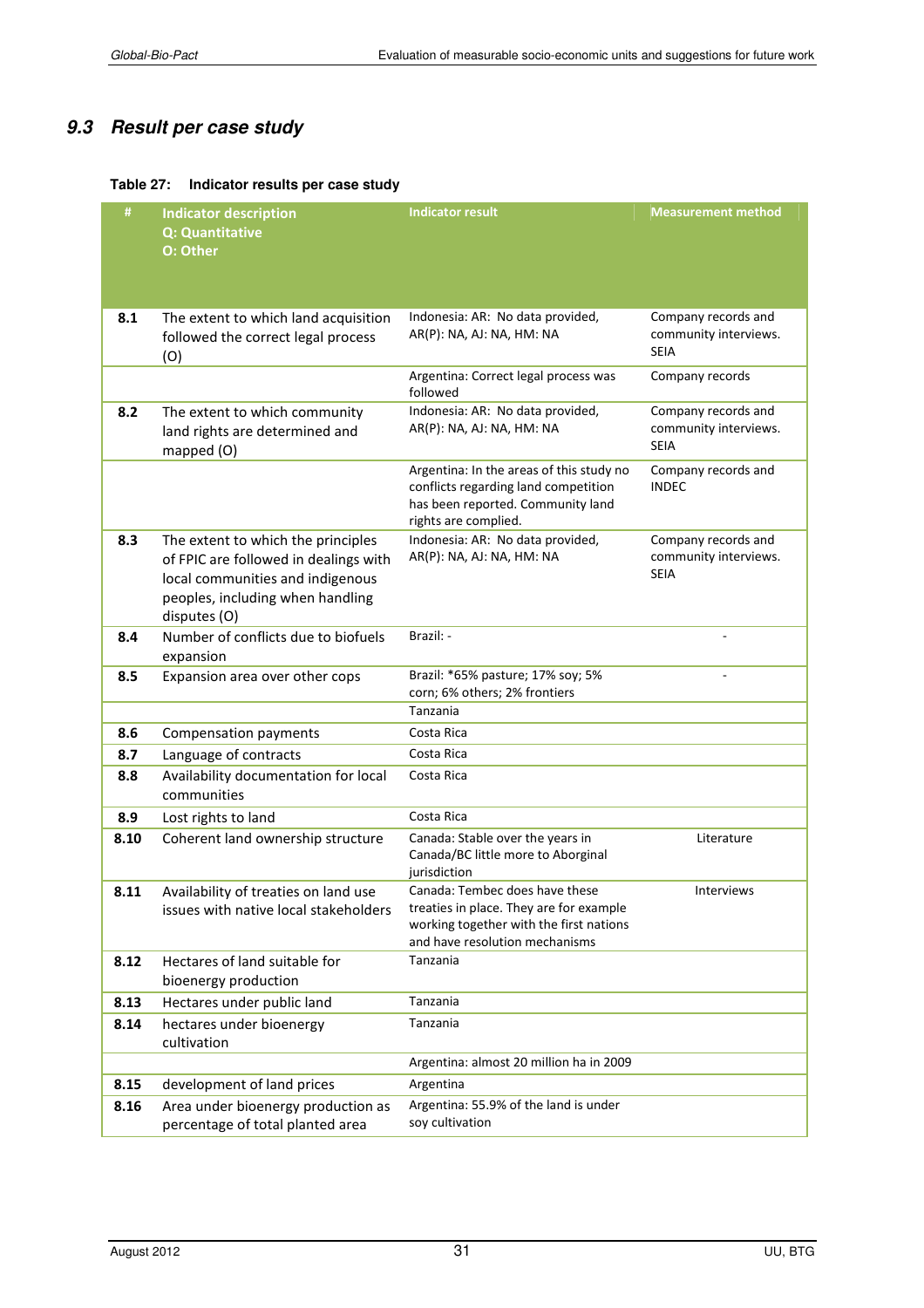For most of the indicators no data was obtained. This shows that it is difficult or time consuming to obtain the data.

#### *9.4 Evaluation of indicators – gaps*

Problems with land acquisition are often due to pre-existing weak institutional frameworks. Therefore it is difficult to assess whether land acquisition processes followed the correct legal path. Through interviews with various stakeholders, information can be obtained on how the process was executed, if there are national bodies that keep data on land conflicts this could enhance data collection. Communities are often content to see development in their area, however they should be compensated for any loss of land access. Checking whether there is any provision for returning land access rights in case of bankruptcy could reduce the risk.

# **10 Theme 9: Gender issues**

#### *10.1 Specific issues per case study*

Due to the large differences between countries and feedstocks there are some specific issues that ideally would have to be taken into account, see Table 28.

| <b>Feedstock or country</b> | <b>Issue</b>                                                                                         |
|-----------------------------|------------------------------------------------------------------------------------------------------|
| Soy diesel, Argentina       | $\overline{\phantom{a}}$                                                                             |
| Ethanol, Brazil             | $\overline{\phantom{0}}$                                                                             |
| Jatropha, Mali, Tanzania    | Tanzania: women are not land owners                                                                  |
| Palm oil, Indonesia         | "light" work by women paid less than "heavy" work done by men.                                       |
| Wood residues, Canada       | Gender inequality wage level proven statistically, though difficult to quantify on<br>company level. |

**Table 28: Specific issues per feedstock or country identified by the case studies** 

#### *10.2 Indicators identified by the case studies*

Table 29 shows what indicators were identified related to gender issues. The importance level (high/low) was indicated by the case study partners. Participation of women is considered in most case studies but is regarded as being not so important. Some jobs attract more men and other women. However, it becomes an issue if women's wages are lower than the men's. Equal opportunities, salaries, and respecting the women's reproductive rights are regarded important indicators.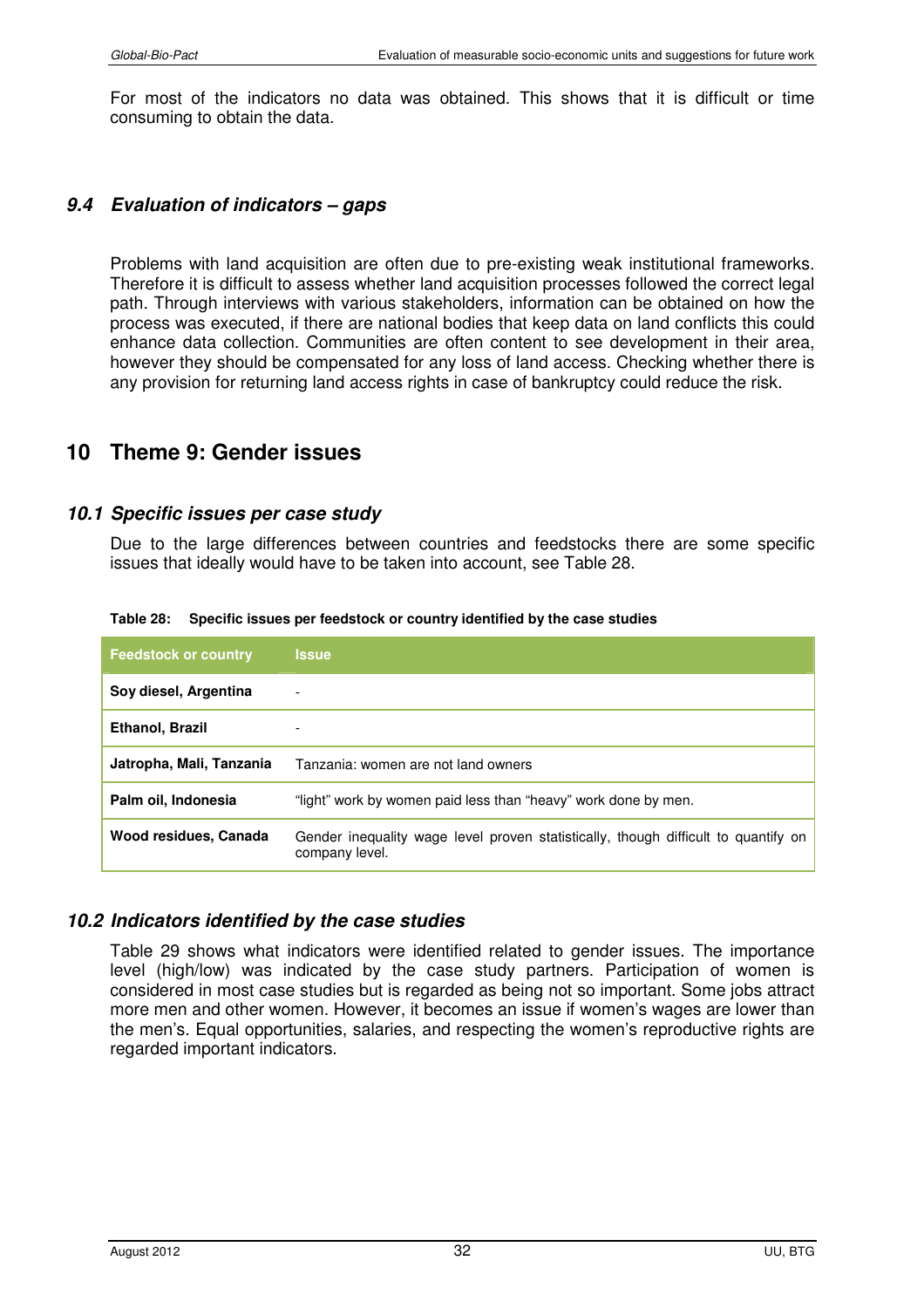#### **Table 29: Overview of gender related indicators identified by case study reports**

|      | <b>Gender related indicators</b>                                                             | <b>Quantitative</b><br>(Qn) or | <b>Measurement method</b>                                                                                                                                                                                                                                | Importance     |              |
|------|----------------------------------------------------------------------------------------------|--------------------------------|----------------------------------------------------------------------------------------------------------------------------------------------------------------------------------------------------------------------------------------------------------|----------------|--------------|
|      |                                                                                              | <b>Qualitative (QI)</b>        |                                                                                                                                                                                                                                                          | <b>High</b>    | Low          |
| 9.1  | Women's wages as a % of men's<br>(doing work judged objectively to be<br>similar)            | Qn                             | Local: Company records and<br>interviews<br>Regional/national: statistics                                                                                                                                                                                | 3              | 1            |
| 9.2  | The extent to which equal opportunities<br>are extended to women and men in the<br>workplace | QI                             | Company records and interviews                                                                                                                                                                                                                           | $\overline{2}$ |              |
| 9.3  | <b>The</b><br>which<br>extent<br>to<br>women's<br>reproductive rights are respected          | QI                             | Company records and interviews                                                                                                                                                                                                                           | $\overline{c}$ |              |
| 9.4  | Participation of women (in a type of<br>job, company or sector)                              | Qn                             | Local: Company records and<br>interviews                                                                                                                                                                                                                 |                | 3            |
|      |                                                                                              |                                | Regional/national: statistics                                                                                                                                                                                                                            |                |              |
| 9.5  | Women participation policies                                                                 | QI                             | Company records and interviews                                                                                                                                                                                                                           | $\mathbf{1}$   |              |
| 9.6  | Labour employment gap between men<br>and women                                               | Qn                             | Statistics, literature                                                                                                                                                                                                                                   |                | 1            |
| 9.7  | Presence of organizations for women's<br>rights                                              | Qn                             | Interviews, internet                                                                                                                                                                                                                                     | $\mathbf{1}$   |              |
| 9.8  | Gender-related<br>Development<br>Index<br>(GDI)                                              | Qn                             | National level: Like Human<br>Development Index. GDI can also be<br>expressed % of HDI.                                                                                                                                                                  |                | $\mathbf{1}$ |
| 9.9  | Gender Empowerment Measure (GEM)                                                             | Qn                             | National/regional level: combines<br>inequalities in (1) political<br>participation and decision making;<br>(2) economic participation and<br>decision making, and (3) power over<br>economic resources. Result: ranking<br>compared to other countries. |                | $\mathbf{1}$ |
| 9.10 | Right of land ownership for women                                                            | QI                             | National law and interviews                                                                                                                                                                                                                              | $\mathbf{1}$   |              |
| 9.11 | Benefits distribution between men and<br>women in the family                                 | Qn                             | Interviews                                                                                                                                                                                                                                               |                | 1            |

#### *10.3 Result per case study*

Table 30 shows the indicator results. The participation of women in a certain company can be determined relatively easily. However, as already observed the indicator result is only informative not normative. Other issues like women's wages as % of men's work are sometimes hard to quantify on company level, however, even in countries like Canada there is obviously a wage gap. Interviews done for the Indonesian case clearly showed that in physical plantation work, the heavy work done by men, that women cannot perform physically, was paid better than the "light work" done by women. Also participation of housewives, working for free in the family plantation was observed. In Tanzania, women cannot be owner of land, but have rights to plant and harvest jatropha on part of this land.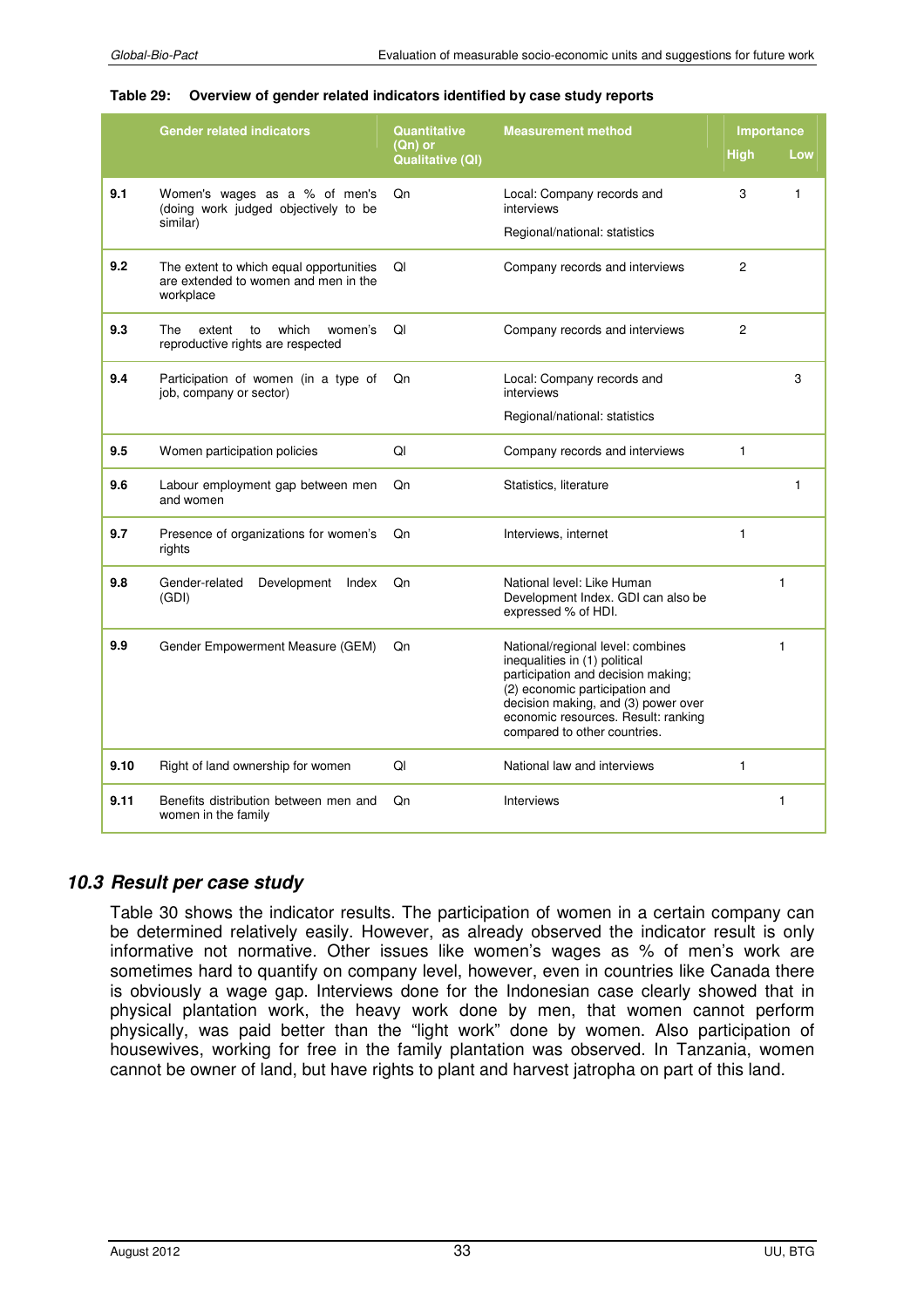#### **Table 30: Indicator results per case study**

| #    | <b>Indicator description</b><br><b>Q: Quantitative</b><br>O: Other                               | Indicator result*                                                                                                                                                                                                                                                                                                               | <b>Measurement</b><br>method                              |
|------|--------------------------------------------------------------------------------------------------|---------------------------------------------------------------------------------------------------------------------------------------------------------------------------------------------------------------------------------------------------------------------------------------------------------------------------------|-----------------------------------------------------------|
| 9.1  | Women's wages as a % of men's (doing<br>work judged objectively to be similar) (Q)               | Ind: no data provided / available; interview results:<br>women get paid less in plantations, as they do the<br>"lighter work". "Housewives" work occasionally in<br>the fields.<br>Arg: no disparities between wages were reported<br>however this type of activity is driven mainly by<br>men workforce<br>Ca: wage gap of x % | Ind: $n.a. /$<br>interviews<br>Ca: national<br>statistics |
| 9.2  | The extent to which equal opportunities<br>are extended to women and men in the<br>workplace (O) | TA: in field women get paid equally<br>Ind: no or insufficient data provided<br>Arg: no data available                                                                                                                                                                                                                          | TZ: interviews<br>n.a.                                    |
| 9.3  | The extent to which women's<br>reproductive rights are respected (O)                             | Ind: no data available; interview results: no<br>women's participation in agrochemicals use (which<br>can be bad for reproduction).<br>Arg: no data available<br>TZ: maternity leave for women (sometimes unpaid)                                                                                                               | Ind: $n.a. /$<br>interviews<br>TZ: interviews             |
| 9.4  | Participation of women (in a type of job,<br>company or sector)                                  | Cr: x % female participation<br>Ca: x % in 2011 on company level                                                                                                                                                                                                                                                                | Cr: interviews?<br>Ca: interviews                         |
| 9.5  | Women participation policies                                                                     | Ca: Canada has a Human Rights Act and<br>Multiculturalism Act                                                                                                                                                                                                                                                                   | Ca: internet                                              |
| 9.6  | Labour employment gap between men<br>and women                                                   | Ca: x % in 2011                                                                                                                                                                                                                                                                                                                 | Ca: national<br>statistics                                |
| 9.7  | Presence of organizations for women's<br>rights                                                  | Ca: several organisations on national level                                                                                                                                                                                                                                                                                     | Ca: internet                                              |
| 9.8  | Gender-related Development Index (GDI)                                                           | Ind: calculated on national and regional leve                                                                                                                                                                                                                                                                                   |                                                           |
| 9.9  | Gender Empowerment Measure (GEM)                                                                 | Ind: calculated on national and regional leve                                                                                                                                                                                                                                                                                   |                                                           |
| 9.10 | Right of land ownership for women                                                                | TZ: women do not own land                                                                                                                                                                                                                                                                                                       | TZ: law, current<br>practise                              |
| 9.11 | Benefits distribution between men and<br>women in the family.                                    | TZ: women sell medicinal soap from jatropha                                                                                                                                                                                                                                                                                     | TZ: interviews,<br>literature                             |

#### *10.4 Evaluation of indicators*

On national level gender-specific indicators have been developed like Gender-related Development Index (GDI) (similar to HDI) and Gender Empowerment Measure. However it is difficult to quantify gender issues related to wage levels on company level as (1) jobs between men and women differ as physically and culturally determined (2) underpayment of women, although statistically significant, is often not intentional at company level. Furthermore, it is observed that while it is difficult to quantify gender issues on local level, obvious gender issues can easily be described in a qualitative way (see the case of Tanzania for a good example). Other gender related issues, like discrimination and sexual harassment should be addressed on company level with specific indicators.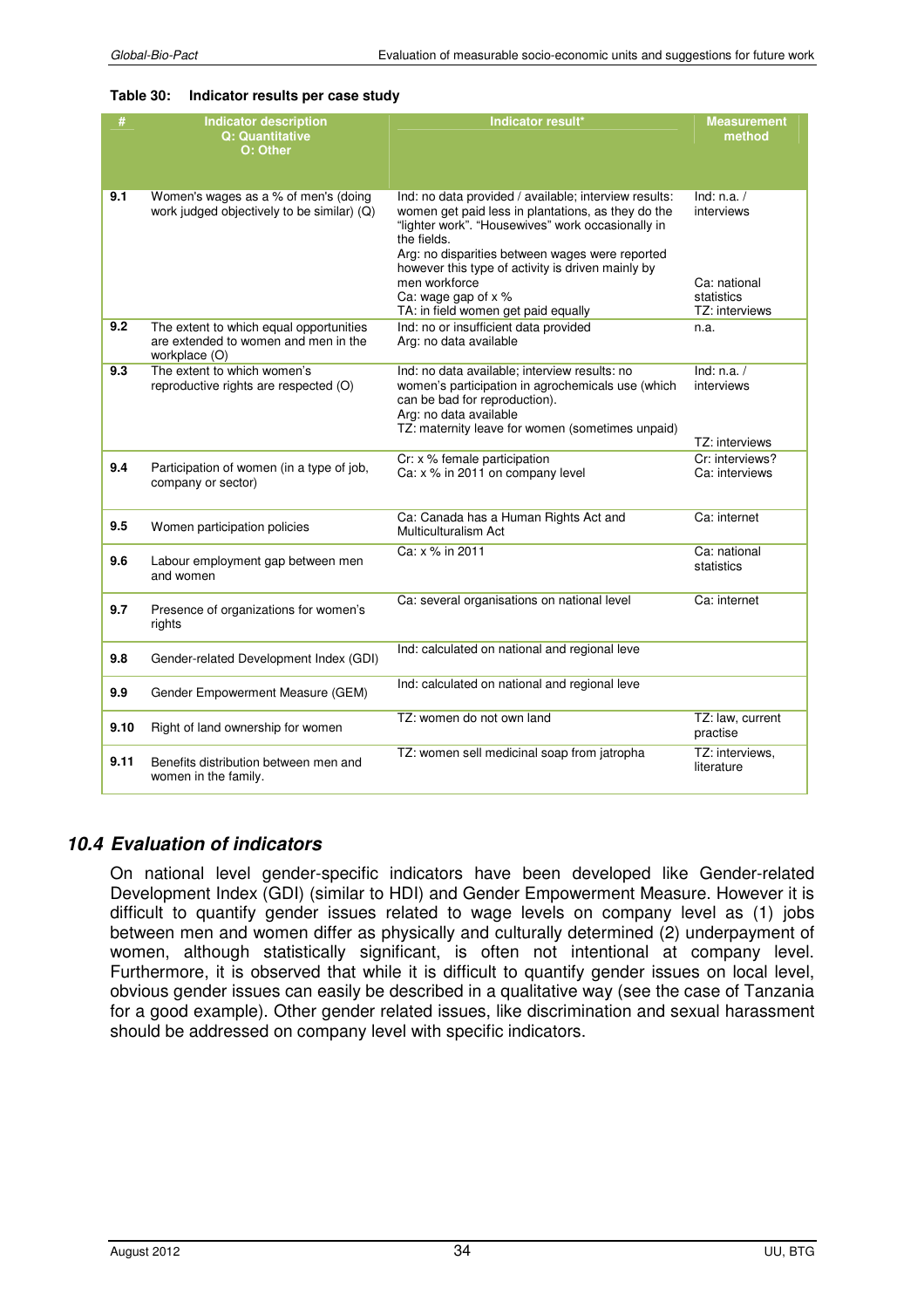# **11 Suggestions for future work**

Both positive and negative socio-economic impacts are, for the most part, a function of company practices, in combination with the regulatory and institutional context. Furthermore, impacts on the local level are often not visible at an aggregated national level, which is the case for example with economic indicators on local level versus macro level. Therefore it is essential to look at impacts on different levels; national, regional and local.

Background indicators provide a quick snapshot image to determine whether the theme, e.g. food security, is an issue at all in the project region. After this determination, more detailed indicators can be applied to give insight in the extent of the potential impact.

More methodologies have to be developed to gain better insight in socio-economic impacts. These methodologies should preferably be based on quantitative data. Many indicators are currently based on qualitative data, which is sufficient for themes such as working conditions, health issues and land use conflicts. But other, more complex, themes such as food security, land competition or economic development of e.g. a region, that link with many different factors, need more comprehensive methodologies such as Input/output analyses or General Equilibrium models.

More data collection is required on all levels (national, regional and local). Most economic indicators are based on robust methodologies, but accurate data is lacking and therefore it is hard to use the indicators effectively. Government bodies or international organisations could collect and monitor the data which would provide for example the basic data for the background indicators.